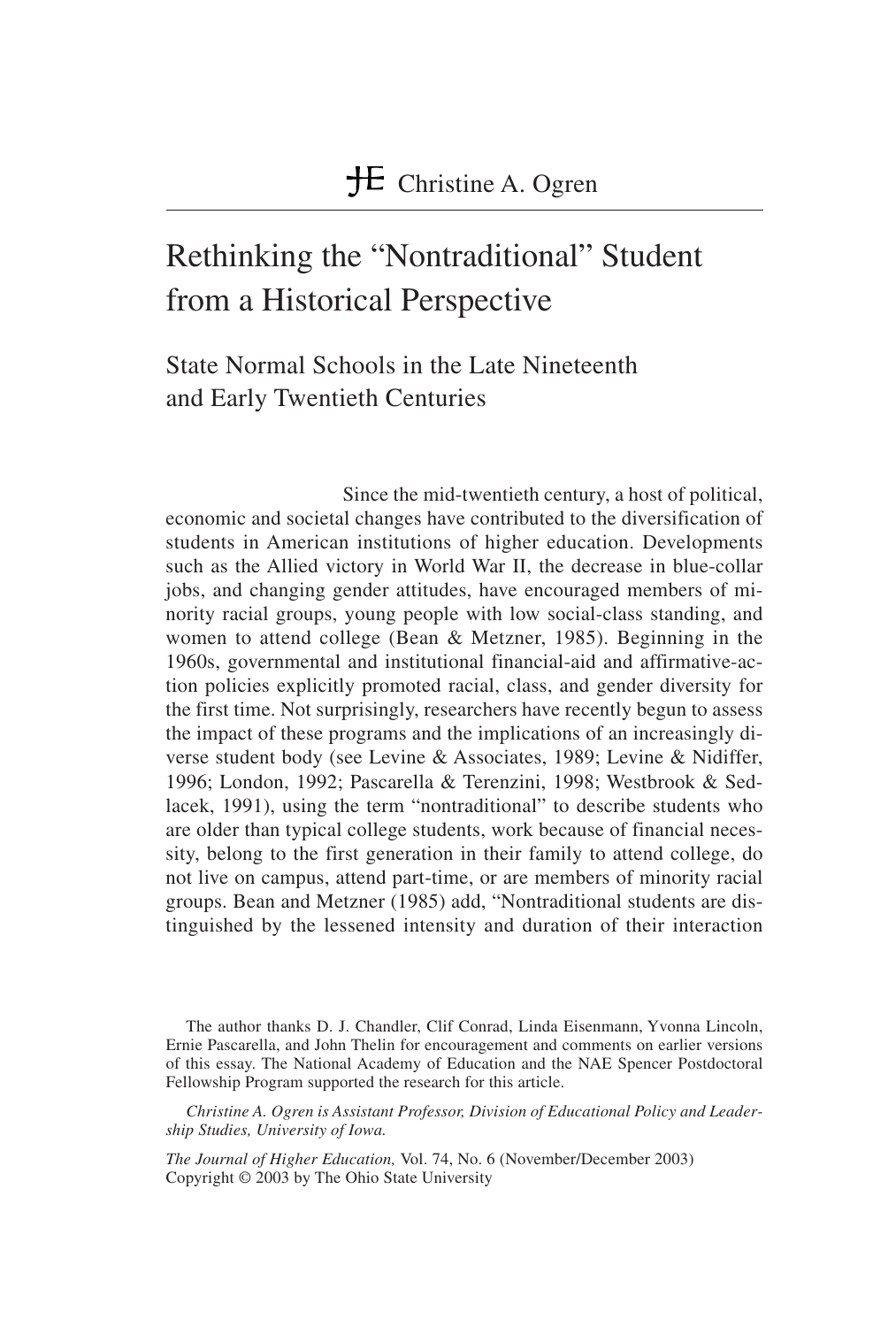with the primary agents of socialization (faculty, peers) at the institutions they attend" (p. 488).

The term "nontraditional" implies that these atypical students are new to higher education and that colleges and universities traditionally have not served people like them. While the intention of research on nontraditional students is to better meet their needs, it may also have the unintended consequence of reinforcing the notion that these students are out of place, indirectly discouraging them from interacting with others on campus. One way to soften the effect of this research would be to emphasize atypical students' rich history in higher education. Indeed, historical research indicates that, even without the encouragement of explicit governmental and institutional policies, students from unsophisticated, lower-social-class backgrounds have a long tradition of attending American colleges and universities (see, for example, Allmendinger, 1975; Nidiffer, 1999). While generations of nontraditional students have attended virtually every type of higher education institution, they were especially prominent at the precursors of many state colleges and regional universities. S. Y. Gillan, who graduated in 1879 from one of these institutions, Illinois State Normal University, reflected that it "was a school of the people existing for and representing the masses and not the classes."1

This article focuses on state normal schools, which resulted from nineteenth-century education reformers' efforts to adapt the German teacher seminary and the French *ecole normale* to train teachers for the growing system of American common schools. Massachusetts established the first state normal schools in 1839, and Connecticut and New York soon followed. By 1870, 39 state normal schools were located in New England, the mid-Atlantic states, the Midwest, and California. During the following decades, southern states established segregated normal schools, and the institutions spread throughout the country and its territories; by 1920, there were more than 180. State normals, which provided elementary-level teacher certification and offered various degrees in pedagogy, were low-status institutions of higher education during a time when the lines between "higher" and "lower" education were blurred (Clifford, 1995, pp. 3–6).

By the end of the nineteenth century, many states began to look to the normals to prepare teachers for burgeoning positions on high-school faculties, which the normals saw as an opportunity to gain prestige. During the 1890s, the schools in Albany, New York, and Ypsilanti, Michigan adopted the name, "normal college." As other normals began to offer four years of college work and grant bachelor's degrees, they usually replaced the title "normal school" with "teachers college." The majority of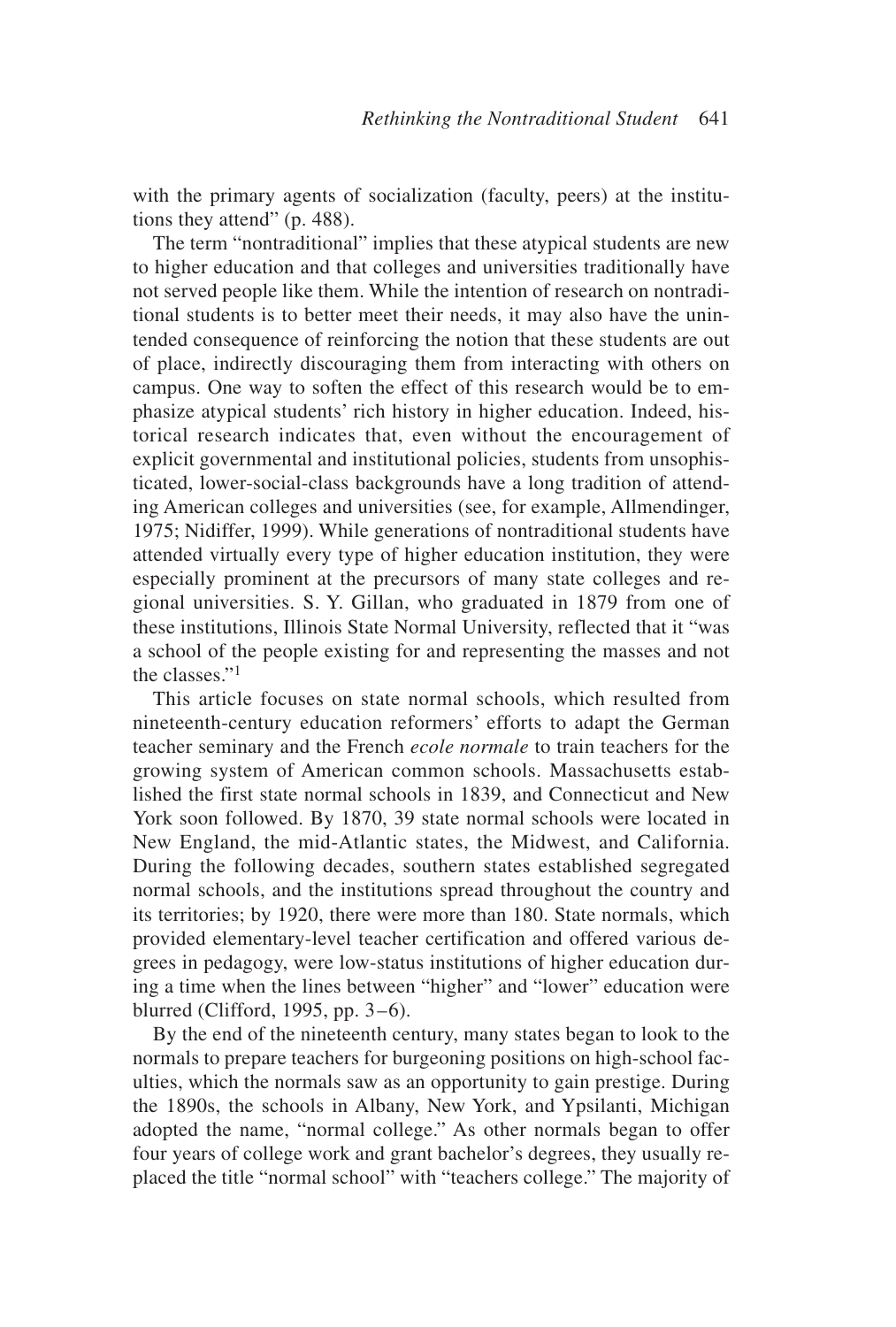state normal schools became teachers colleges during the 1920s and 1930s. In the 1940s, the flood of World-War II veterans seeking all-purpose higher education fueled the normals' quest for status, and they began to drop teacher education as their organizing purpose. As a result, the 1940s, 1950s, and 1960s witnessed another flurry of name changes as the former normals added more prestigious programs and became state colleges. By the end of the century, continuing "mission creep" (Selingo, 2000) allowed many to become state universities; institutions that began as normal schools formed the nucleus of state systems from New York to California, and former normals make up the majority of regional universities from Northern Michigan to Southwest Texas.

Although institutions whose roots are nineteenth-century normal schools play a central role in mass higher education at the turn of the twenty-first century, their story is not well known. In their quest for higher status, former normals have tended to bury their history as "an impoverished past thankfully left behind" (Goodlad, 1990, p. 73). Meanwhile, historians of higher education have concentrated on more elite institutions, and historians of teacher education have focused on the normal schools'leaders and official policies. These historiographical approaches virtually ignore normal-school students. (For the few exceptions to this rule, see Burke, 1982; Herbst, 1980; Herbst, 1989; Clifford, 1983; Clifford, 1995; Ogren, 1995; and Schwager, 1987.) Focusing explicitly on the normalites, I conducted extensive historical investigations of more than half of the state institutions that began as normals throughout the United States. I did archival research at seven campuses—in Castleton, Vermont; Geneseo, New York; Florence, Alabama; Pine Bluff, Arkansas; San Marcos, Texas; Oshkosh, Wisconsin; and San Jose, California—and reviewed various sources on close to one hundred other former normal schools. These sources include institutional histories, which I used selectively; like Frederick Rudolph, I "carefully culled episodes and illustrations" (Thelin, 1990, p. xviii) to use as primary material for my own analysis.

This article presents a socio-historical analysis of the students who attended state normal schools and their experiences in the late nineteenth and early twentieth centuries. I profile "normalites" relative to the portrayal of nontraditional students in current literature. Then, I discuss the ways in which the state normal schools provided a meaningful higher education experience. While their official mission was preparing teachers, the characteristics of their student bodies forced the normals to expand their unofficial mission to include welcoming unsophisticated students into an engaging intellectual and public life. Indeed, "it was the normal schools . . . that really brought higher education to the people"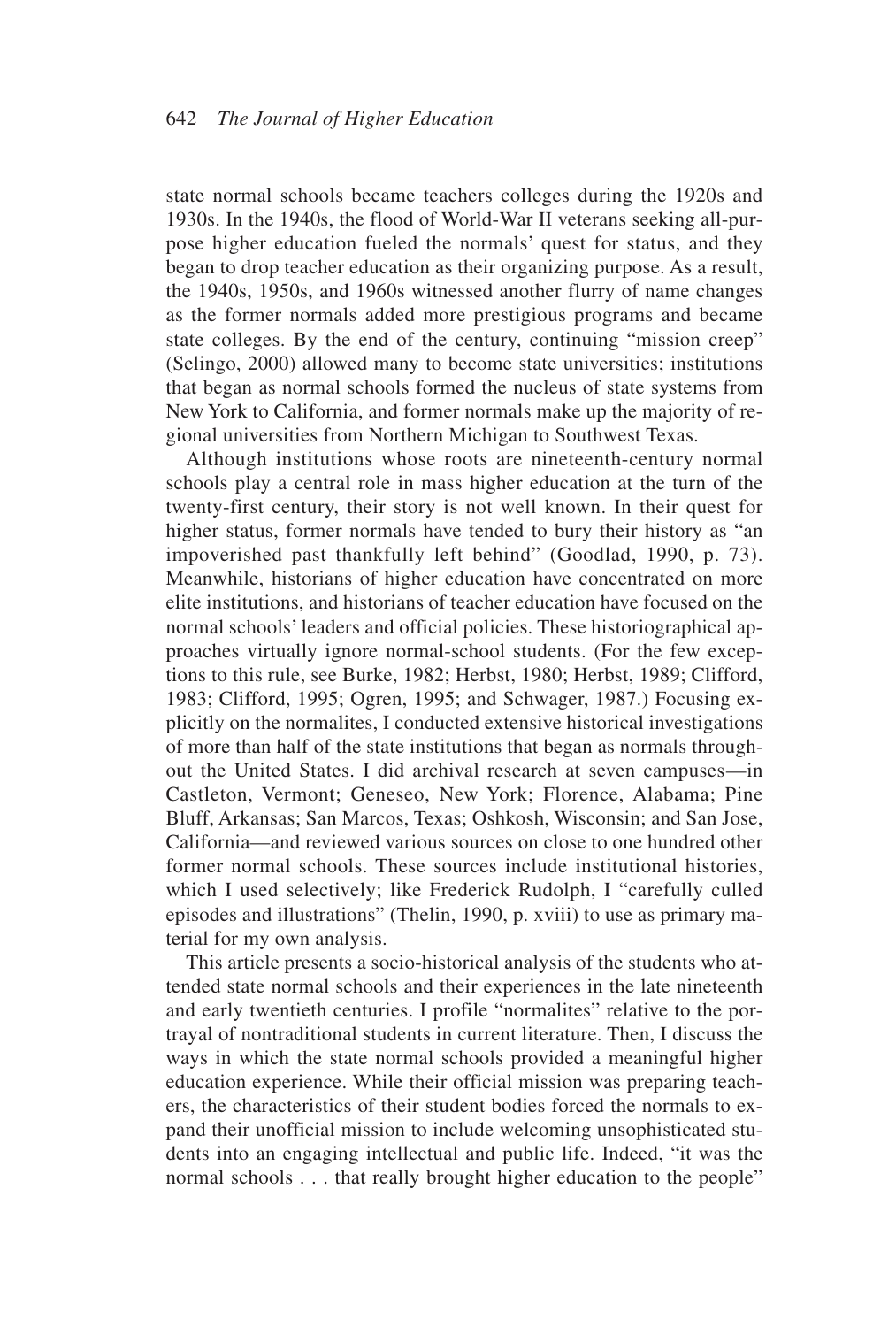(Herbst, 1989, p. 142; see also Herbst, 1980). Although the normal schools' specific approaches to serving these students were more appropriate for their time than the present, it is important for current researchers to understand that these institutions did serve atypical students effectively. As student bodies continue to diversify in the twenty-first century, it is helpful to take a look through the lens of history at earlier nontraditional students.

## *Nontraditional Students*

My in-depth examination of state normal schools reveals that their students had much in common with today's nontraditional students. Race (Westbrook & Sedlacek, 1991) and socioeconomic status (Lace, 1986) are prominent issues in literature on nontraditional students. Bean and Metzner (1985) acknowledge that these characteristics, along with gender, "might have differentiated traditional and nontraditional students a century ago" (p. 488). A look at the normalites convincingly confirms this hunch. At a time when women were an unwelcome minority on many coeducational campuses, they were a visible majority at state normal schools. A small number of normals, mainly in the South, restricted their enrollment to women only. But most normal schools were coeducational, with enrollments made up increasingly of women with each passing decade. Before the turn of the twentieth century, the enrollments at coeducational normals nationwide were between 25 and 90% female. At coeducational southern normals, only one-quarter to one-half of the students were women. Typical of normals outside the South, the institutions in Cedar Falls, Iowa, and Greeley, Colorado enrolled 70% women. After the turn of the century, throughout the country the percentage of students who were women was consistently well over 50, and occasionally higher than 90%. <sup>2</sup> The large numbers of female normalites are consistent with the schools' official mission of preparing students for the female-dominated profession of teaching.

In addition to women, state normal schools made higher education available to a significant number of students from minority racial and ethnic groups. Like Arkansas, which established the Branch Normal College at Pine Bluff euphemistically "for the poorer classes," most southern states established segregated normal schools for African-American students. Oklahoma and North Carolina also established segregated normal schools for Native American students. <sup>3</sup> In addition, evidence suggests that several northern, majority-white normals served at least a limited number of minority students. In New York, Albany matriculated twenty-six Native American students in the late nineteenth century and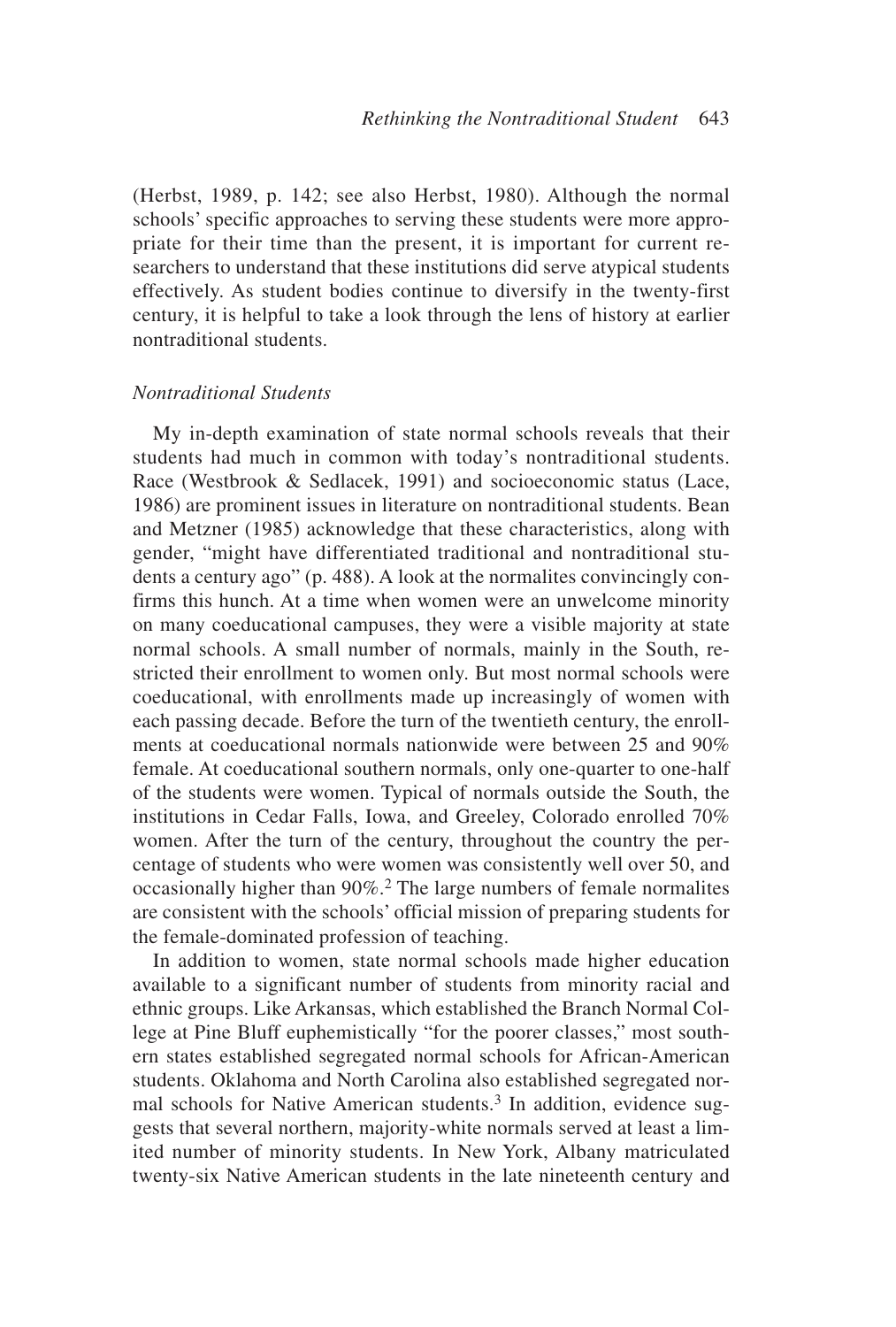many South-European, Polish, and Jewish immigrants in the early twentieth century, and Oswego graduates of the 1890s remembered "an amiable American Indian girl," "popular young men from the Hawaiin Islands," "a shy, quiet Negro girl," and a "much respected" African American man. African American students, many of whom were from the South, had begun appearing at state normals from Westfield, Worcester, and Framingham, Massachusetts, to Normal, Illinois, soon after the Civil War. The normal schools in Pennsylvania welcomed several students from Puerto Rico and South America beginning in the 1890s, and Cecil E. Evans, who began his presidency at Southwest Texas State Normal School in San Marcos in 1911, once noted, "Very few Mexican students ever get high enough in the grades to reach us," implying that at least a few Mexican students did "reach" the institution. 4

Regardless of their race or gender, most normalites shared rather low socioeconomic status; they were, for the most part, the daughters and sons of working people, many of whom were struggling financially. Throughout the late nineteenth century, skilled, semiskilled, unskilled, and agricultural workers headed the homes of two-thirds of normalites in Massachusetts. The normal in Worcester reflected the growing industrial city, drawing primarily the children of skilled workers and laborers. During the first decade of the twentieth century, Southwest Texas kept very detailed records of the occupations of its students' parents. Only 6% engaged in the professions of medicine and law; physicians, lawyers, teachers, ministers, druggists, engineers, editors, "newspapermen," and architects amounted to only 14%. The parents of San-Marcos students were more likely to work in agriculture than any other trade: 47% were farmers, and ranchers, fruit growers, stockmen and dairymen were another 10%. In fact, farming, which was in economic crisis throughout most of the late nineteenth and early twentieth centuries in the United States, shaped the lives of a majority of normalites. During the late nineteenth century, nearly two-thirds of students at Cedar Falls, Iowa, were from farming families. Likewise, in 1889, the parents of 428 of the 639 students at Emporia Kansas, were farmers. Students at Pine Bluff often had to arrive at school late in the fall and leave early in the spring, in order to help their families with harvests and plantings.<sup>5</sup>

The families of many normal-school students could not afford traditional higher education. For example, George Martin graduated as valedictorian of his Massachusetts high-school class in 1855 and was unable to fulfill his plan to attend Amherst College because of a lack of funds. Martin then worked for seven years and was finally able to enter Bridgewater Normal in 1862. Some normalites were from such impoverished backgrounds that the schools gained a reputation for serving the poor. A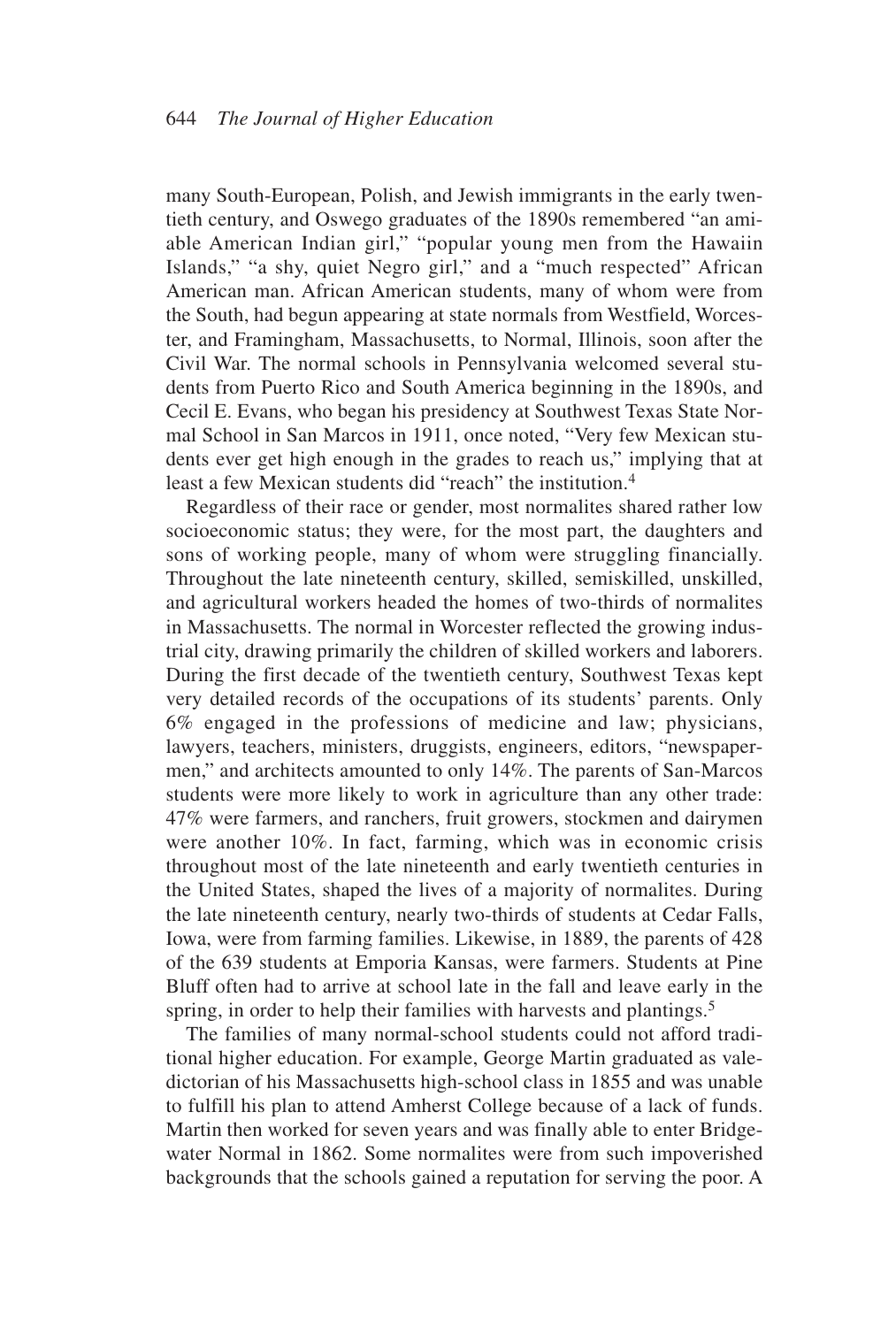Vermont newspaper described the normal in Castleton as catering to the "calico-attired country girl of limited means," and in Westfield, Massachusetts, where the normal school enrolled an especially high number of children of small farmers, "normal" was a disparaging name for a poor person. Similarly, some residents of Oswego, New York, referred to normalites there as "state paupers." Pine-Bluff students made light of their reputation in the following lines from a late-1920s school cheer: "State School, State School, yes we are the state school / Nothing new or formal, no Sir! / Our hair is shaggy and our clothes are baggy / But they'll soon be raggy, Yea!" Throughout the country, many normal-school students could have yelled along. 6

In addition to being female, minorities, or of low socioeconomic standing, today's nontraditional students often are older than the typical eighteen to twenty-two years (Bean & Metzner, 1985; Bendixen-Noe, 1998; Lace, 1986; Metzner & Bean, 1987; Pascarella & Terenzini, 1998; Zwerling, 1992). Although Bean and Metzner do not acknowledge it, this is another factor that also differentiated traditional and nontraditional students in the late nineteenth and early twentieth centuries. Many normalites—as well as some students at colleges and universities—were mature in age. Throughout the country, most normal-school students were older than the minimum state-stipulated fifteen or sixteen years. Michael Dignam, who graduated in 1882 from Westfield, Massachusetts, remembered, "The pupils were all mature, no one under 20; the ages ranged as high as 26 or 28." A member of the class of 1888 at Oshkosh, Wisconsin lyrically explained: "In age the class varies all the way from the blushing maiden in her teens, filled with anticipation of the future, and the aspiring youth yearning for independence, to the retrospective and reflective minds of maturer years." From Oneonta, New York to Greeley, Colorado, normal schools in the late 1880s and early 1890s reported that on average their entering students were more than 20 years old. In 1886, the first class at Tempe averaged 19.4 years in age; at 26 and 30 years old, respectively, Julia A. McDonald and James M. Patterson were among the oldest students. When the all-female state normal in Greensboro, North Carolina opened in 1892, the average age of entering students was close to 20 years. Throughout the 1890s and 1900s, women students at Oneonta continued to enter at an average age of over 20 years, while their male classmates were closer to 22. In 1903, the first class at San Marcos signed in at 20.1 years, with one student who was 38 years old. The normal school in Plattsburgh, New York, had at least a couple of mature students during the 1910s—there were two motherdaughter pairs on campus. 7

The literature on nontraditional students further characterizes them as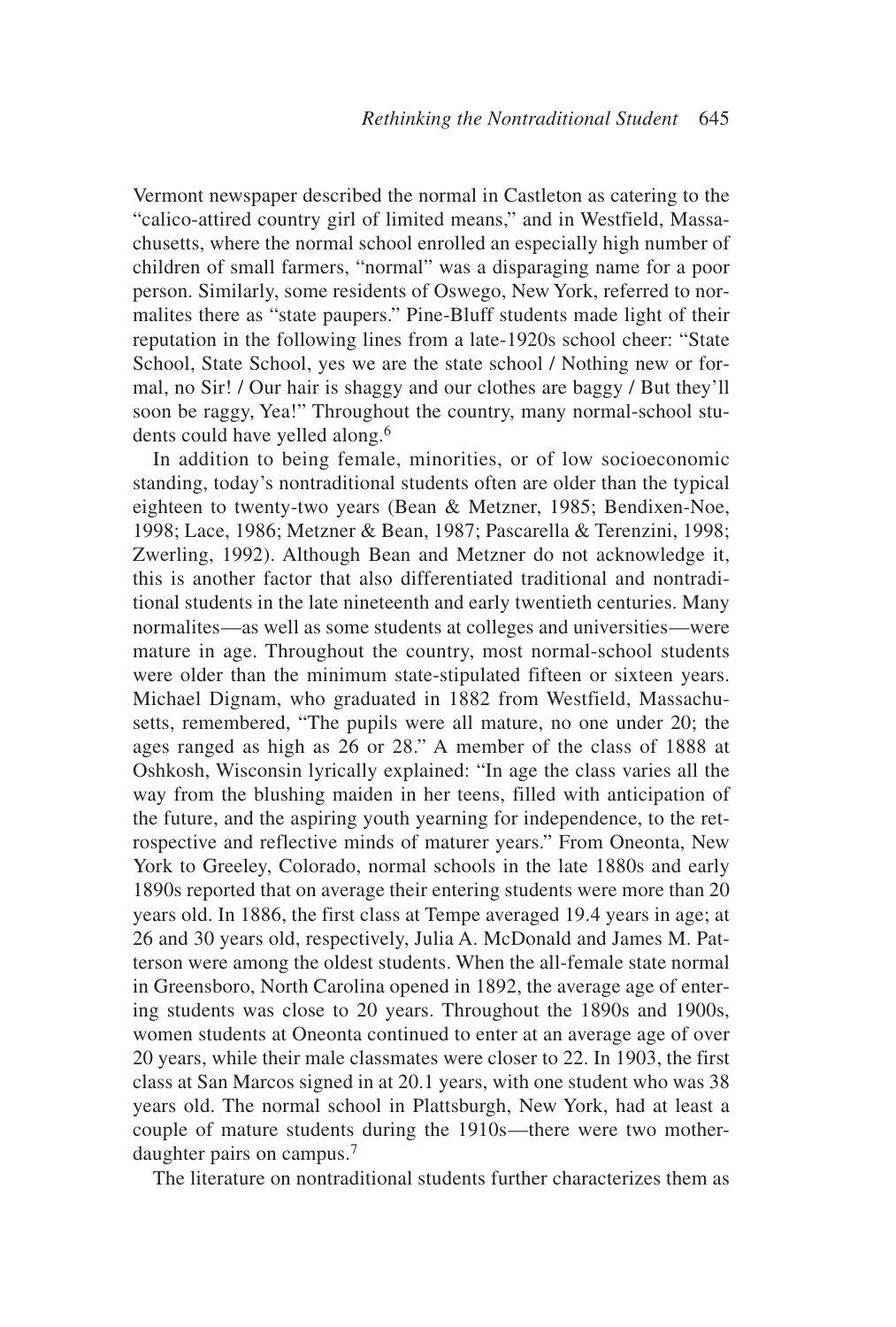part-time attenders and commuters (Bean & Metzner, 1985; Gilley & Hawkes, 1989; Lace, 1986; Metzner & Bean, 1987; Pascarella & Terenzini, 1998). At West Virginia's normal in West Liberty, some students commuted to campus in an effort to save money. Similarly, many normalites at the Territorial Normal School in Tempe, Arizona, during the decade or so after it opened in 1886, commuted. One male student later explained, "I rode horseback from Mesa to Tempe and returned each day, milked six cows morning and evening, and each morning had to run my horses down before I could go to Tempe. It took nearly 45 minutes to make the distance."8 Aside from a few scattered examples, however, commuting from home was rare among normalites whose families didn't happen to live within walking distance of campus; after all, transportation was limited. There is no evidence that any students in attendance at a normal school attended part-time. Looking at the normalites serves as a reminder, though, that attending part-time and commuting are not intrinsic personal characteristics in the way that age, race, class, and gender are. Present-day students attend part-time and commute *because* they cannot afford to attend full-time or live on campus and/or their family or life commitments prohibit them from devoting themselves exclusively to the pursuit of higher education. Normalites clearly shared the personal traits that create the special conditions of attendance for today's nontraditional students, but they lived under different historical conditions. Thus, although most were not commuters, many normalites, like today's nontraditional students, arrived with significant work experience and found it necessary to work while attending normal school.

Many state normal-school students had work experience, usually as teachers, prior to matriculation. As early as the 1840s and early 1850s at Bridgewater, "nearly all" of the students had themselves taught school. Of the 2,500 students who enrolled at Oswego between its opening in the mid-1860s and 1880, more than 1,000 had teaching experience, with an average of three years in the classroom. During the late 1880s, more than half of the students at Farmington, Maine arrived with teaching experience. Outside the Northeast, it was also very common for normalites to have work experience as teachers. At Oshkosh in 1879 as well as in 1884, half of the students had taught, and among them the average time spent in front of a class was 2.6 years. Between 1892 and 1908, the collective student body at Oshkosh averaged one year of experience. In their class histories, students conveyed the same idea a bit more creatively: The class of 1895 taught "more than a thousand months," and the brains of members of the class of 1896 bore "unsightly marks . . . caused by patient efforts to impress the American youth in our rural dis-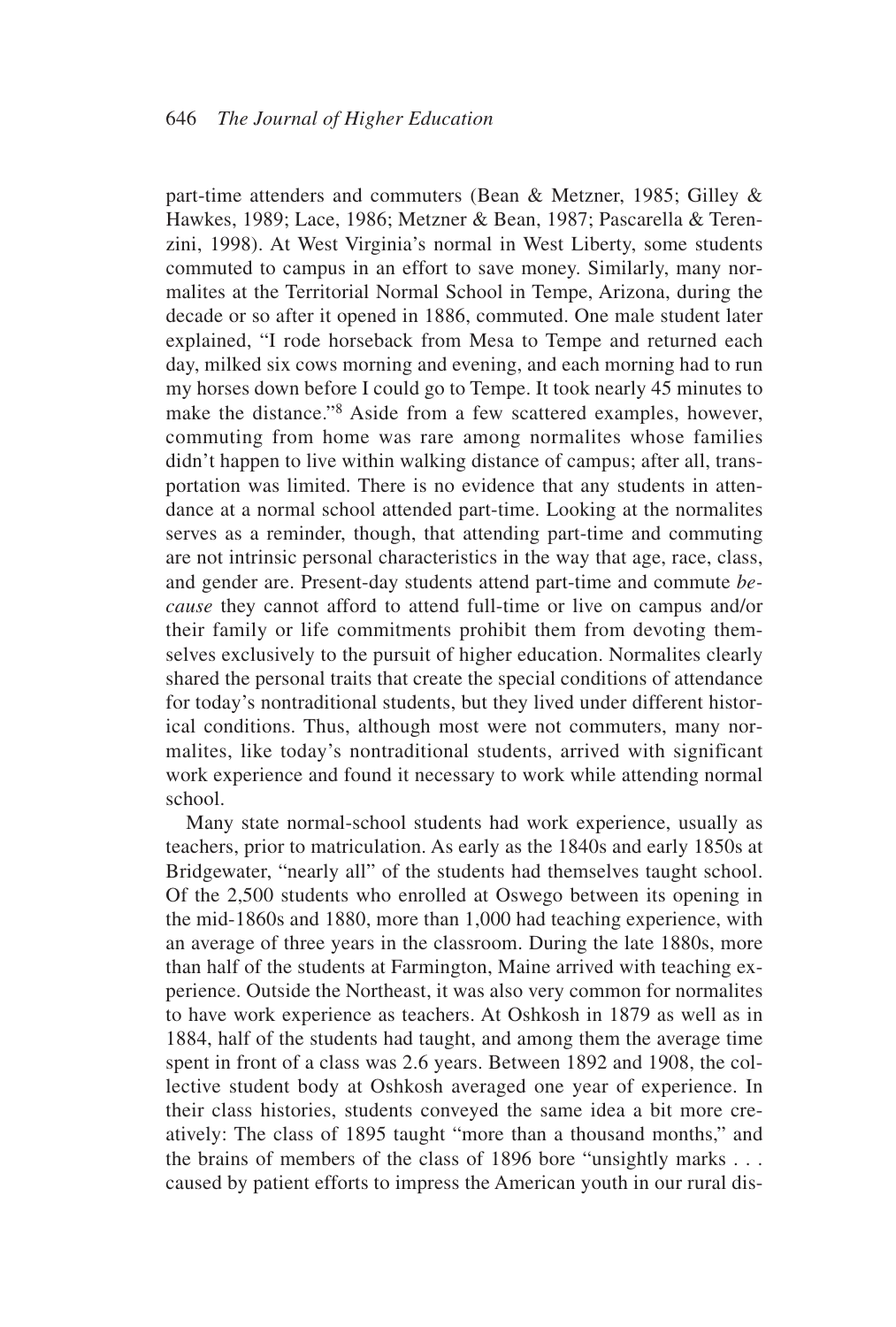tricts with the precept, knowledge is power." Nearly half of the normalites at Emporia, Kansas, in the late 1880s taught before entering the normal, many for five or more years. Tempe's Julia McDonald and James Patterson were former teachers, as were more than 34% of the students at Florence, Alabama, around the turn of the century.<sup>9</sup>

Many normalites worked while enrolled, and self-supporting students were not unusual at the state normals. In 1882, President Edwin Hewett of Illinois State Normal University reported, "Many of our students . . . are dependent upon their own exertions for means"; and a decade or so later Principal John Mahelm Berry Sill of the State Normal School in Ypsilanti, Michigan, said, "Our students are working young men and women who earn their little money by the hardest toil." Just after the turn of the twentieth century, one-third of the students at Florence "earned their own money to pay expenses," while Oregon's State Superintendent of Public Instruction expressed concern about the large numbers of "self-supporting" normalites, urging, "Greater precaution must be exercised to prevent the ambitious from overworking than to rouse the sluggards." Gender often determined the term-time jobs normalites were able to find: in New York, female students at Oneonta worked as babysitters or maids, while male students at Oswego shoveled snow, sold various products, or worked as janitors.<sup>10</sup> Throughout the country, it was common for normalites to take leaves of absence to earn the necessary money to continue their education, an earlier approach to being a part-time student. Most often, they taught in rural schools for one or more terms before returning to normal school. For example, a student at Nebraska's Peru State Normal School in 1873 soon found himself short of money. He later remembered:

My graduation looked far off to me and my limited means made it necessary to quit school for a while and return to the farm. But Dr. Curry, then principal, learning my predicament found me a country school in Otoe county that enabled me to return again after I had finished my school. This I continued to do, alternating between teaching and going to school until I finally graduated in the spring of 1879.<sup>11</sup>

Like today's nontraditional students, normalites found ways to overcome their financial limitations.

Although work experience as well as age must have fostered a certain level of maturity among normal-school students, they were hardly worldly-wise. In fact, socio-historical examination of normalites reveals that many were quite provincial, or lacked sophistication. This significant characteristic is curiously absent from the literature on nontraditional students, but it is unmistakable in accounts of the normal schools. A chronicler of Bridgewater State Normal School observed, "It is hard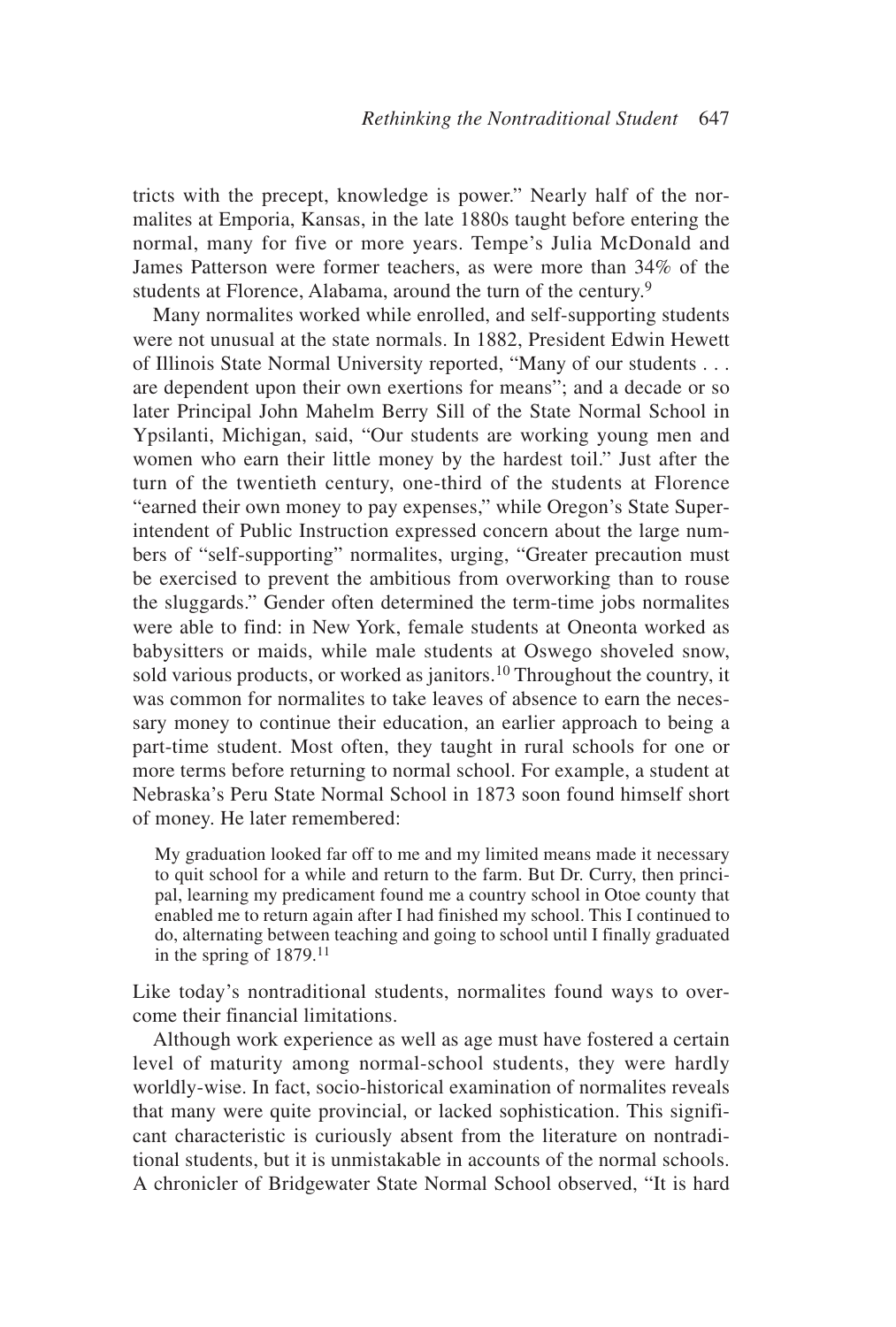for us to conceive how provincial these students were. Most of them had never been far from their own towns. . . ." Sarah A. Dixon, who graduated from Bridgewater in 1885, called herself "a sip of a girl from an isolated shore home." Throughout the country, normalites were predominantly from very small, often very rural, towns and villages. At Arkansas' Branch Normal College for black students, the vast majority of students were from the rural areas surrounding Pine Bluff. Between the 1880s and the 1900s, 23 to 30% of all Oshkosh, Wisconsin, students hailed from Oshkosh, which was a booming lumber town. Another 8% or fewer of the students came from other lumber towns in the area, and only a few hailed from the bigger cities of Milwaukee, Madison, and, occasionally, Chicago. More than half of the students were from much smaller, rural towns. The 1890s football cheer for the normal in Geneseo, New York, included a line that would also have suited most other normals: "We came to the gridiron fresh from verdant farms." Meanwhile, many of the students at California's state normal in Chico were from very remote mountain settlements in the northern part of the state. When they arrived at the normal, Chico was the largest town they had ever seen. 12

It is hardly surprising that students from such remote areas tended to be unpolished. For many years after the 1868 establishment of the state normal in Peru, the many students there who had lived "isolated lives" tended to be "ignorant of the social ways incident to more thickly settled portions of the country; hence, they sometimes appeared reserved and awkward." A student at Peru in the late nineteenth century remembered, "Girls with brown faces and plain clothing" and "boys with calloused hands." Early in the twentieth century, the principal at Willimantic, Connecticut, complained, "Many of our students are crude. Their manner of talking, their table manners, their actions often show a decided lack of culture."13 Sensitive to the implied class prejudice, present-day administrators and researchers would hesitate to make observations such as these. Nontraditional students likely have similar rough edges, however, and a non-pejorative understanding of their provincialism might be an important step toward serving them more effectively. While the normalites' lack of sophistication frustrated Willimantic's principal, it also made them hungry for inspiration. For example, an Oshkosh student declared:

When one for the first time beholds an imposing structure, whether reared by man's stalwart arm or nature's majestic art, impressions are made upon the delicate parchment of the mind which age can not dim nor time obliterate. Such is the character of my first impressions on beholding the Oshkosh Normal. Its architectural symmetry symbolizes the noble educational system in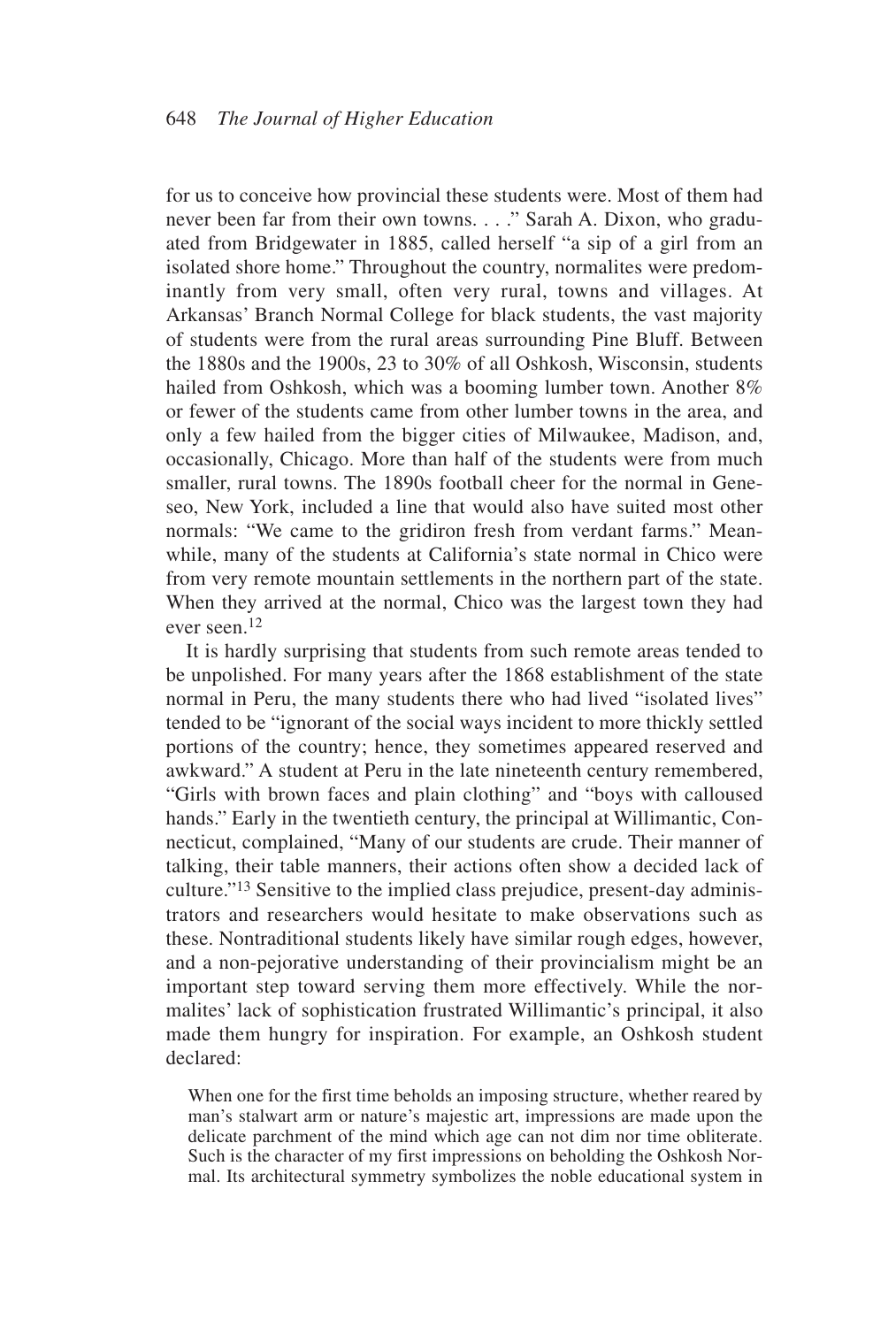which it forms an important factor; . . . its spacious assembly room and its commodious recitation rooms silently insinuate to the pupil the possibilities of mental expansion, while each high ceiling proclaims the aphorism, "There is always room at the top."14

Attendance at state normal schools was a significant departure in the theretofore unsophisticated lives of many students. As the next section explains, the state normals not only accepted students from nontraditional backgrounds, but they also engaged their sense of awe to create an atmosphere that embraced them.

#### *Embracing Nontraditional Students*

This examination of state normal-school students has suggested that the types of students now considered to be nontraditional were prominent in the late nineteenth and early twentieth centuries on state normalschool campuses. A century later, researchers have reported on—and forecasted further—demographic changes in higher education. To meet this challenge, Arthur Levine has called for "better serving the underserved" (Levine & Associates, 1989, p. 172), and much of the literature on nontraditional students is concerned with how to do this (see, for example, Astin, 1993; Gilley & Hawkes, 1989; Lace, 1986; Richardson & Skinner, 1992). It might also be useful for current administrators, as well as researchers, simply to understand that they are not pioneers in their efforts to welcome atypical students to college campuses. State normal schools hardly "underserved" these students, but instead enabled them to take advantage of an engaging intellectual life and to become involved in public life, which encouraged them to move far beyond their humble backgrounds. Normal-school administrators and faculty members' first step, more than a half-century before government programs designed to bring underprivileged students into institutions of higher education, was to ensure that the normals were accessible and affordable for all students.

Admission requirements at state normal schools were fairly loose and somewhat flexible. They did not require matriculants to be high-school graduates until education at that level was attainable by most residents of their states, which generally was not until the early twentieth century. Before they required high-school graduation, normal schools administered admission examinations, but prospective students could present teaching credentials or diplomas instead of sitting for them. Previous years' exams were often published in normal-school catalogues, making them available to students preparing for future admission. In the late 1870s, San Jose, California published questions in arithmetic, grammar,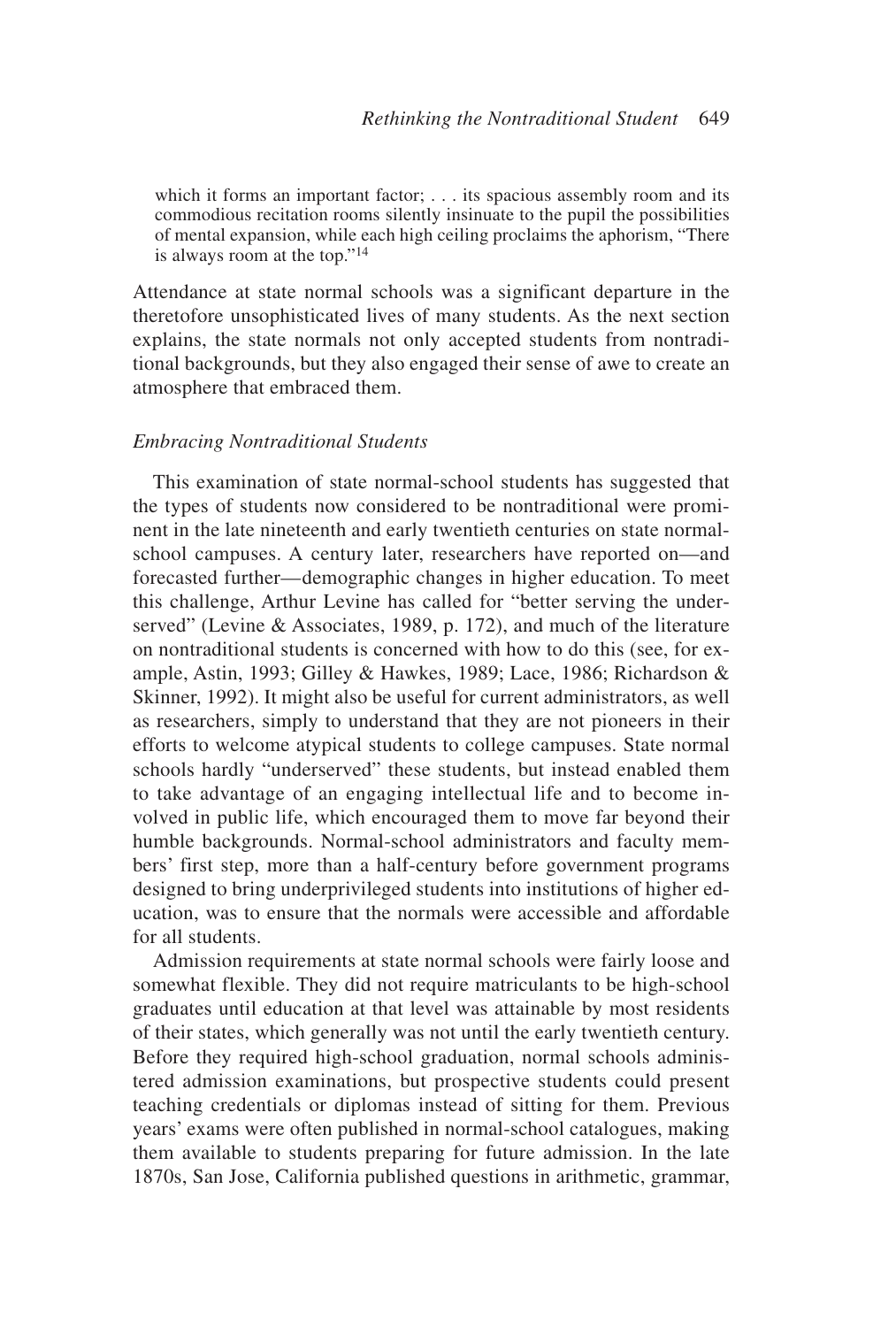geography, and spelling for admission to the junior class and additional questions for admission to the "middle" and senior classes. Applicants to Oshkosh, Wisconsin, during the 1880s had to score 70% or better in reading and spelling, arithmetic, grammar, geography, and U.S. history. In Vermont, Castleton's admission exam in the early 1890s covered spelling, arithmetic, physiology, grammar, geography, Vermont history, U.S. history, and civics. <sup>15</sup> In addition to academic qualifications, other admission requirements were fairly easy to acquire. Applicants had to be 15 or 16 (or 14, at Pine Bluff, Arkansas) years in age, and usually of good "moral character" and health, presumably as prerequisites for being good teachers in the future.<sup>16</sup>

In addition to setting fairly easy standards for admission, many state normal schools assured accessibility by providing detailed directions to campus and individual assistance with settling in. Many normal schools did everything short of printing train schedules in their catalogs. For example, an Oshkosh catalog described the "numerous lines of railroad and river steamers entering the city, as well as its favorable location." Similarly, a bulletin for the normal in Florence, Alabama, explained that the "main line of the Southern Railway from Chattanooga passes through Sheffield, and all passenger trains are met there by electric cars which deliver passengers in Florence in about twenty minutes."<sup>17</sup> After careful instructions helped many students reach campus, the administration—which often consisted solely of the president or principal—literally reached out to individual new students. During the 1870s, 1880s, and 1890s, Oshkosh's Principal George Albee helped each new student get situated and plan a course schedule. The 1907–1908 Geneseo, New York, catalog declared, "Students both old and new are urged to consult the Principal freely regarding their work and their plans for the future." Clark Davis, who attended Ypsilanti State Normal School in Michigan, remembered that upon arrival in Ypsilanti, "I made my first call upon the man whom I had been writing—namely, President Jones. He treated me cordially and courteously, received me at his home, took me to his office, and walked over some of the city streets to show me rooming houses and boarding houses."18

While attainable admission requirements and approachable principals eased many students' adjustment to normal school, probably the most important factor in accessibility was affordability. Most state normal schools charged a modest tuition, which they waived for students who signed a pledge to teach in the state after graduation, usually for no more than a few years. The 1879 catalog for Bridgewater, Massachusetts, explained: "Tuition is free to all who comply with the condition of teaching in the schools of Massachusetts." Such contracts were in the states'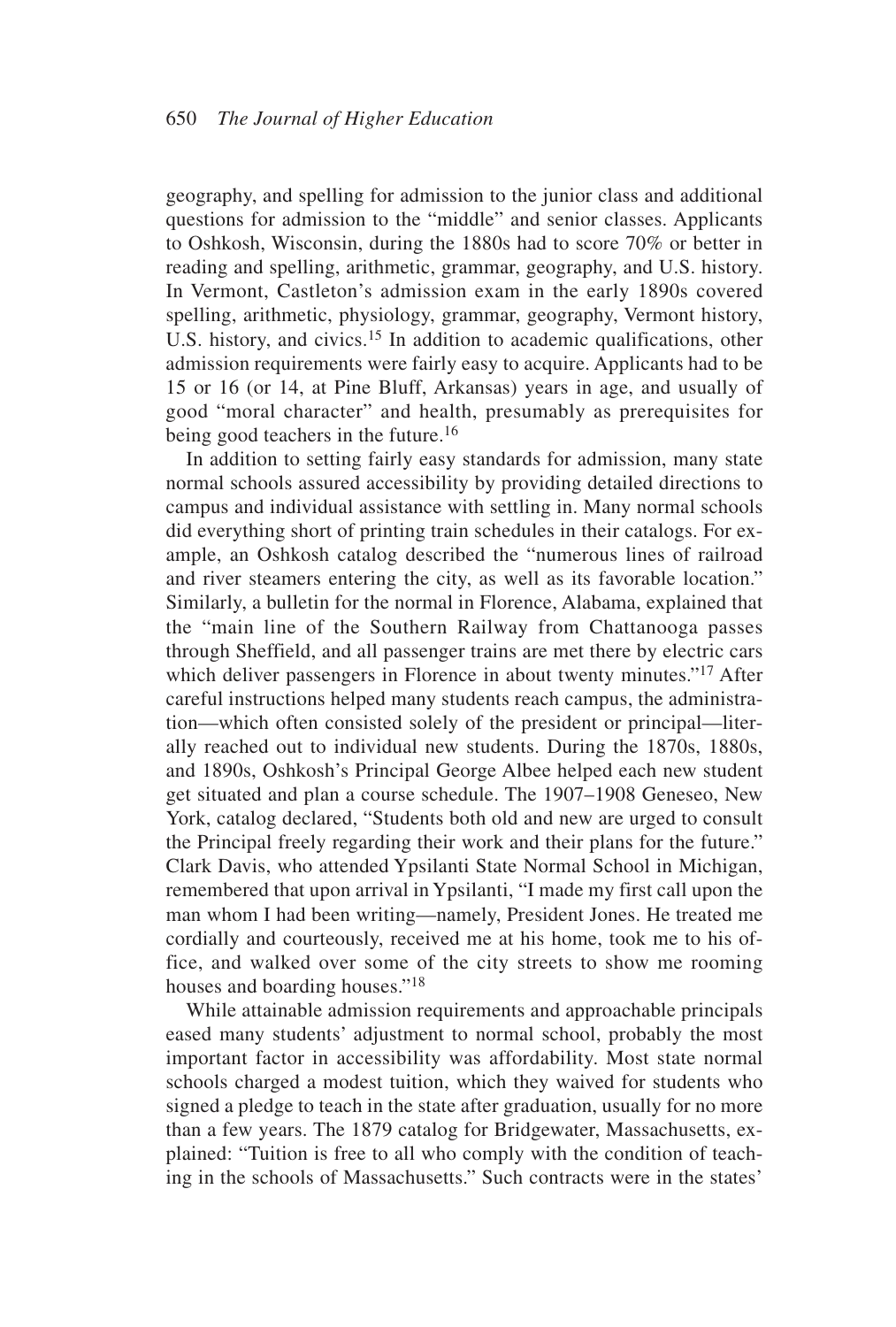interest because they increased the teacher supply, but tuition waivers also made a normal-school education affordable for many students. Those who signed pledges to teach had only to buy or rent books, and pay for supplies, transportation, room, board, and perhaps activities fees or music lessons. And at many institutions, financial help from the state was also available for these expenses. The Bridgewater catalog also explained: "The State makes an annual appropriation . . . which is distributed at the close of each term among pupils from Massachusetts who merit and need the aid, in sums varying according to the distance of their residences from Bridgewater."19 Similarly, during the 1880s the state of Kansas began to reimburse Emporia students three cents per mile for travel beyond one hundred miles; and until 1897, Geneseo students who signed the declaration to teach received reimbursement for travel costs. Ypsilanti's Principal Sill persuaded the state legislature to provide free textbooks, arguing that "the cost of books is often 'the last straw that breaks the camel's back.'" In other states, government officials were directly involved in granting subsidies. Beginning in 1897, each member of the Alabama legislature was able to nominate a student for a two-year normal-school scholarship, which covered tuition and incidental fees; those students appointed by senators also received a grant for boarding costs. Between 1903 and 1909, normalites in Texas could also earn "scholarship appointments," which covered boarding costs, through appointments by their senators, congressmen, or even the governor.<sup>20</sup>

Increasing numbers of campus scholarships and loan funds helped normal students pay expenses that the state did not cover. As early as 1878, Pine Bluff, Arkansas, had an "honorary scholars" program, which provided scholarships for students who passed an exam. For many years beginning in 1882, the Nashville-based Peabody Fund provided for sixteen annual scholarships at Florence, and additional scholarships at other southern normals. Fairly widespread by the early twentieth century, institution-based scholarships were usually funded by and named for former faculty members or graduating classes. <sup>21</sup> If all else failed, the personal efforts of principals and faculty members occasionally enabled individual students to overcome remaining financial obstacles. Longserving principals, such as Edward Sheldon at Oswego, New York (1861–1897), Percy Bugbee at Oneonta, New York (1898–1933), Cecil Evans at San Marcos, Texas (1911–1942), E. E. Smith at Fayetteville, North Carolina (1883–1933), and many others lent their own money to students in distress. Smith and Pine Bluff's Joseph Corbin (1875–1902), both principals of all-black normal schools, were purposely lax in collecting tuition and fees from students they knew to be struggling; Smith also accepted farm products in lieu of currency. <sup>22</sup> These individual ef-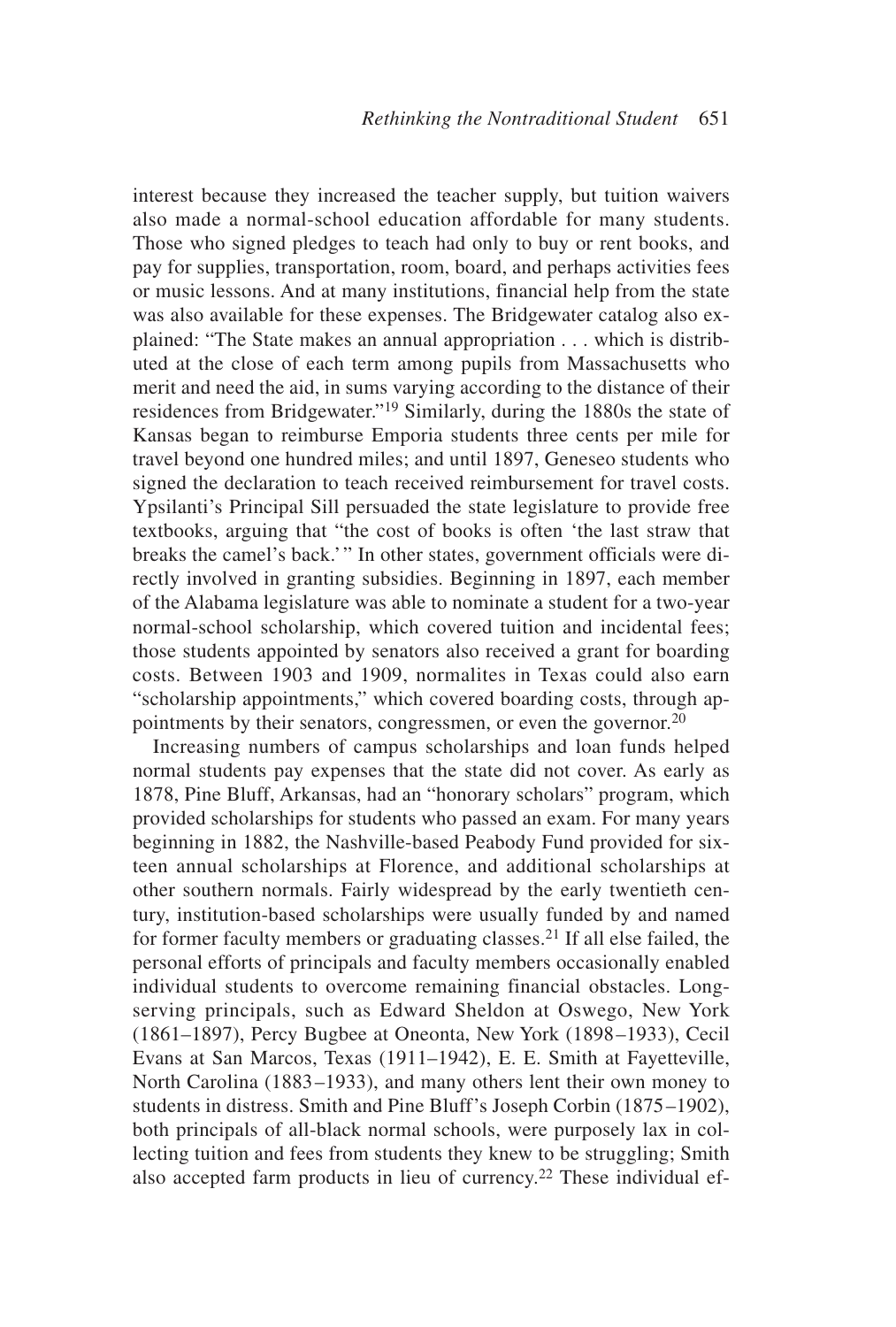forts, which filled some of the cracks between state-sponsored tuition waivers and subsidies, as well as campus scholarships and loan funds, helped to make normal schools affordable—so affordable that, during the early 1910s, Geneseo catalogs included the assurance that "no worthy student ever leaves Geneseo because of lack of funds with which to complete the course."23

Beyond assuring that students from atypical backgrounds enjoyed easy access, state normal schools offered an atmosphere in which these students thrived. The literature on today's nontraditional students stresses "academic integration" (Metzner & Bean, 1987, p. 30), or "incorporation or support of the students' needs" in "a new, stronger academic community" (Gilley & Hawkes, 1989, p. 34; see also Astin, 1993). Another important issue is scale: the smaller the scale of the institution as a whole or designated programs within it, the higher the comfort level of nontraditional students (Richardson & Skinner, 1992). Most normal schools were small in scale, but size was only one factor in an atmosphere that embraced students from "underserved" backgrounds. Their needs subtly yet ubiquitously shaped these institutions in such a way that serving them was simply intrinsic to the normals' strong academic community. Without special services or programs aimed at nontraditional students, normal schools offered them a comfortable and inclusive intellectual life and numerous opportunities for leadership and involvement in public life. Indeed, state normal schools played a "total adult socializing" (Bean & Metzner, 1985, p. 488) role in the lives of their students, suggesting an alternative to the notion that nontraditional students are "not greatly influenced by the social environment" (Bean & Metzner, 1985, p. 489) in institutions of higher education.

State normal schools created a lively and challenging intellectual life for all students. The bedrock of a strong academic community, the formal curriculum constructively recognized students' limited background and helped them reach further. The normal principals and faculties found that many of their students, especially before the turn of the twentieth century, arrived with little more than an elementary-level education. Because they sought to prepare well-rounded teachers, the normals began from where the students' prior education left off, offering basic and more advanced studies in academic disciplines as well as teaching methods. All students focused on a core of academic studies in mathematics, the sciences, history and civics, and English and language arts. The normals' approach to teaching these subjects allowed students comfortably to gain a certain amount of high-status knowledge.

Western culture wove its way through the required curriculum. Beginning with Greece and Rome, historical studies covered the highlights of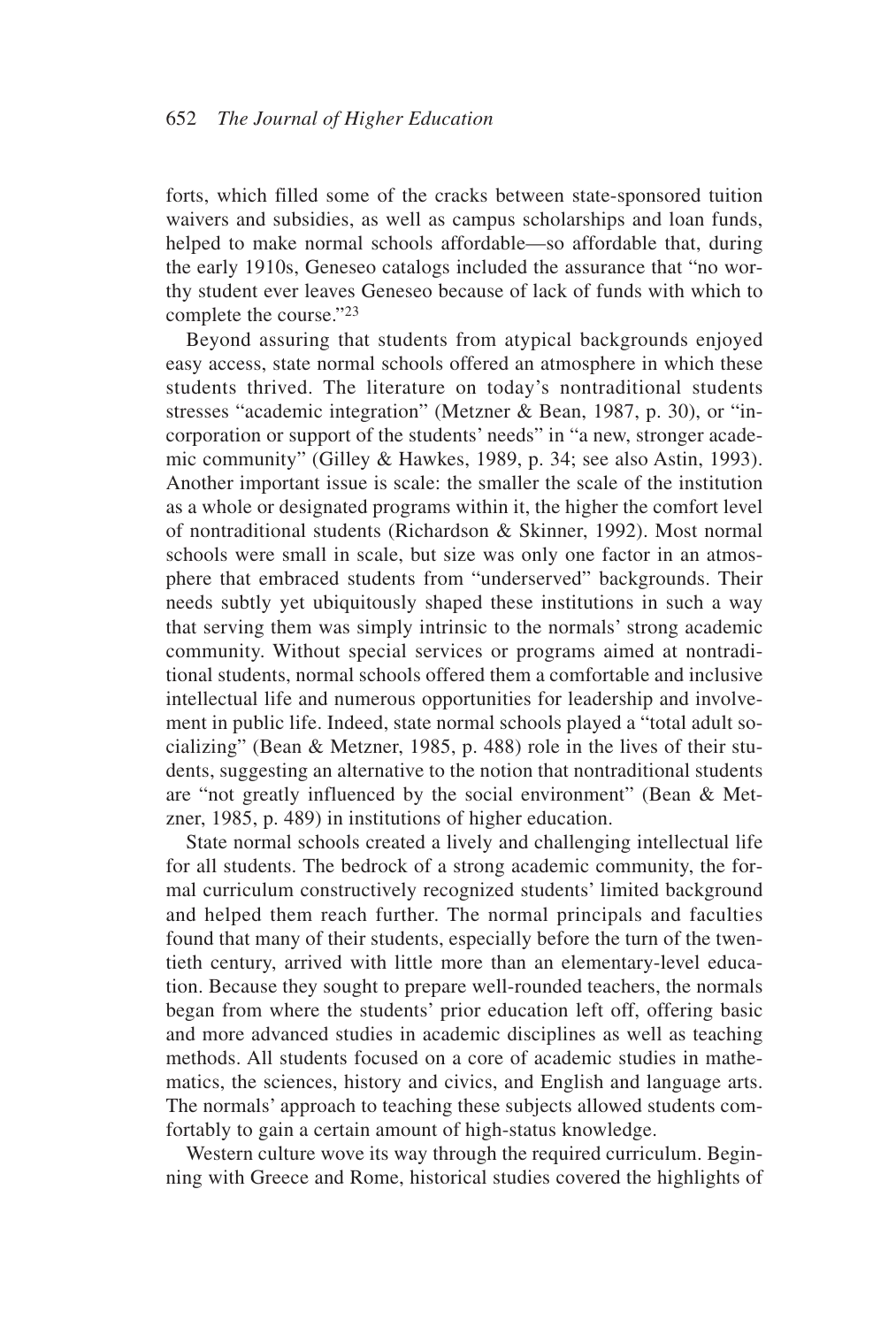Western civilization. In 1894, for example, the catalog for Westfield Normal School in Massachusetts explained that the "General History" course included "Europe from the beginning of the Middle Ages to the present time." Bridgewater imported from London "casts, models, and flat copies" of great art works. The aspect of Western culture that occupied the largest part of the required curriculum was what the normal in Willimantic, Connecticut, called, "The best literary works." There, according to the 1890 catalog, the English literature course covered "Dickens to Burns" during the second term, "Burns to Bacon" during the third term, and "Bacon to Chaucer" during the fourth term. Shakespeare was ever-present on normal-school reading lists; at Westfield, students read *The Merchant of Venice*, *Julius Caesar*, *Hamlet* or *Macbeth*, as well as a comedy. In addition to English literature, students at Bridgewater studied American poets and writers such as Longfellow, Whittier, and Hawthorne. Modern and ancient languages were generally optional studies, but institutions as diverse as Castleton, Pine Bluff, and the Territorial Normal School in Tempe, Arizona, required Latin. 24

Through both required and elective subjects, normal-school students also immersed themselves in another passion of the middle and upper classes in the late nineteenth century: the natural sciences. Between the 1870s and the 1900s, virtually all normal students took short courses in physiology, geography, botany, and natural philosophy (called nature study after the turn of the century), as well as at least a few of the following subjects: geology, mineralogy, chemistry, zoology, physics, and astronomy. Together, they performed physical and chemical experiments with rudimentary apparatus, dissected animals, and undertook field expeditions to study local land forms and flora. In keeping with the latenineteenth-century zeal for scientific collecting, many normal schools amassed sizable collections of mineralogical, geological, physiological, zoological, and even entomological "specimens." For example, beginning in the 1860s, the state normal in Winona, Minnesota, had a growing collection of fossils and minerals from quarries and railway cuts. In 1875 the school purchased a collection of "minerals, fossils, casts, corals, sponges, and shells," which also contained "the partial remains of a Mastodon skeleton." By the 1880s, the normal's museum of natural history also had a bird collection. Science instruction and collections not only enabled students to study fossils, minerals, and animals, but also invited them to share the passion for science. 25

While the normal schools' formal curriculum established a comfortable academic community, activities outside the classroom strengthened it, intensifying students' intellectual socialization. By the 1870s and increasingly each year thereafter, normal students founded and partici-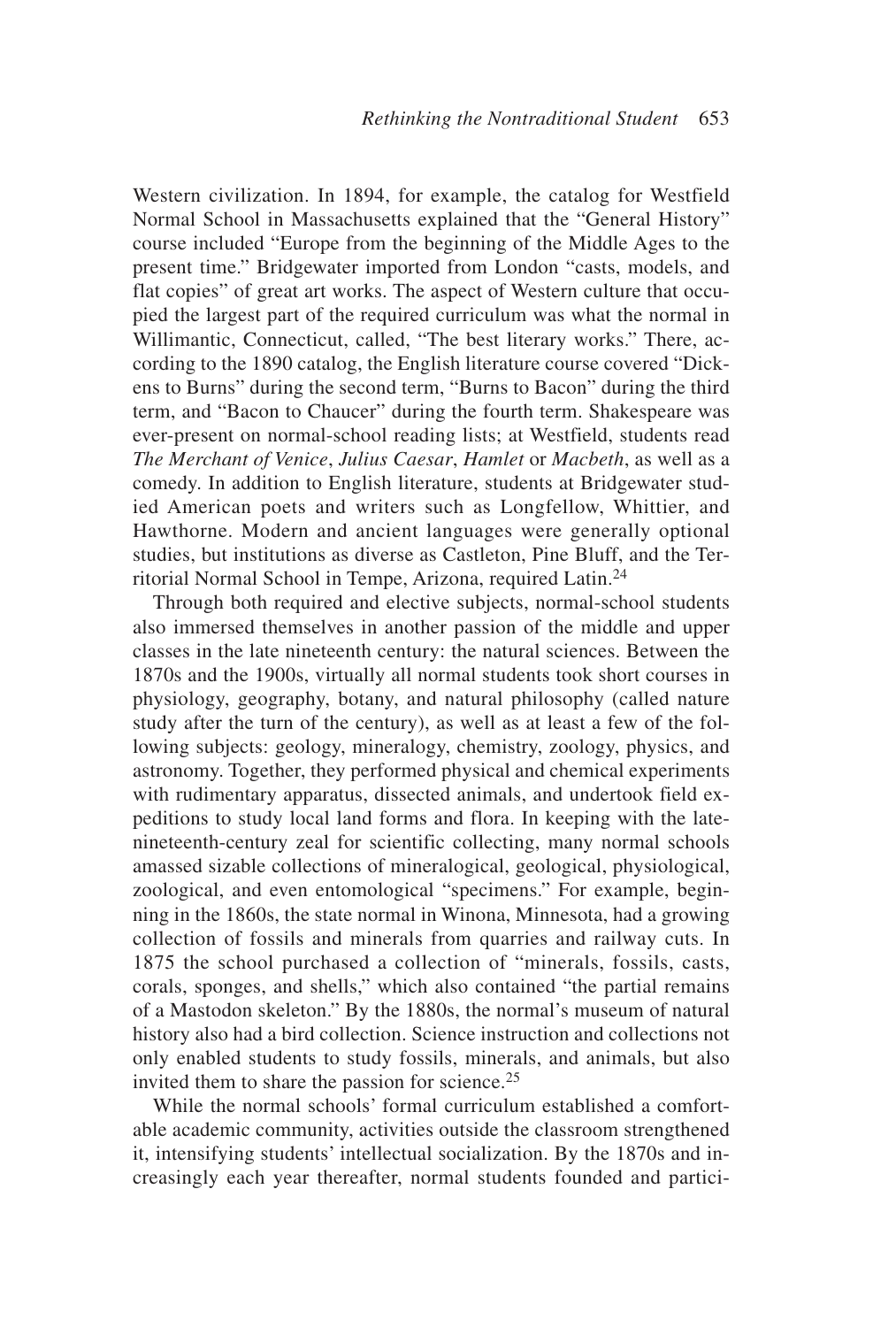pated in countless societies, clubs, and publications. These organizations contributed to the vibrant campus intellectual life, which enabled students to grow immensely through intense interaction with one another, their professors, and campus visitors. Academic clubs focused on a variety of topics, primarily in the sciences and foreign languages, and tended to be fairly short-lived. Other student organizations, as well as visiting speakers and performers, exposed students to areas of high culture that were generally outside the formal curriculum, especially classical music and art history.

But it was the literary societies, by far the most long-lived, popular, and far-reaching student organizations, that most facilitated the involvement of these nontraditional students in the life of the mind. Societies met weekly or biweekly, usually on Friday or Saturday afternoon or evening, to execute well-planned programs of orations, debates, moderated discussions, skits, and musical entertainment. In San Jose, the State Normal School's 1900 catalog reported, "The purpose of these societies is to acquaint their members with the customs and practices of deliberative bodies, to give an impetus to literary investigation, and to develop a talent for literary pursuits, public speaking, and extemporaneous discussions." Meetings were occasionally open to the public, and "joint meetings" between two societies were quite common; one at San Jose in 1887 drew over 400 spectators. At the state normal in Greeley, Colorado, the two literary societies were great rivals, and competed each spring in oratory, essays, and debate in the town's Opera House before a large audience. In the South and the East, where social mores were generally traditional, literary societies were usually single-sex. In a unique arrangement, New York's normal schools housed branches of statewide societies. Those for women included Clionian, Arethusa, Alpha Delta, and Agonian; and those for men included Delphic and Philalethean. Gender segregation was less rigid in the Midwest and West. The Lyceum, Literati, and Belles-Lettres societies at Emporia were all coeducational, as were the Roosevelt, Sophoclean, and Emersonian societies at New Mexico Normal University in Las Vegas. Throughout the late nineteenth and early twentieth centuries, the majority of normalites belonged to literary societies. Beginning in the late 1880s, some normals, such as those in Tempe, Arizona, and Cedar Falls, Iowa, had the added incentive of earning credit for society work. A few normals, such as Illinois Normal University, and Oklahoma's Southwestern State Normal School, required membership.<sup>26</sup>

Literary societies enabled students to further pursue some of the topics covered in the curriculum. The main focus, of course, was literature; societies regularly studied a variety of British and American authors.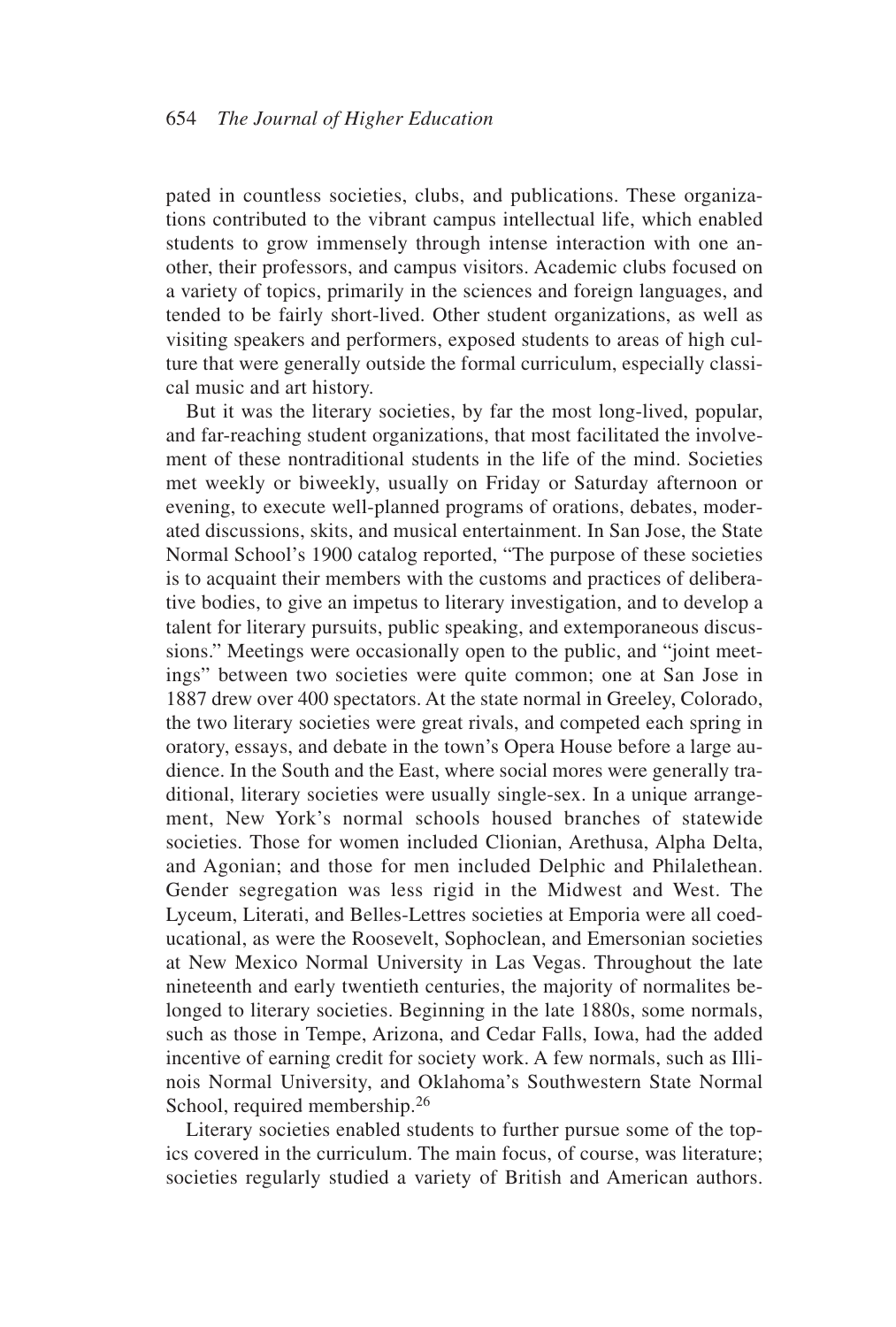The Browning clubs at Florence and Oshkosh were named for Elizabeth Barrett Browning, a favorite among their members, just as the Shakespeare(n) societies at Cedar Falls, San Jose, and San Marcos were named for the great playwright. Other popular British authors included Charles Dickens, Jane Austin, and Alfred, Lord Tennyson. Studies of the poetry and prose of John Greenleaf Whittier, Henry Wadsworth Longfellow, Washington Irving, Ralph Waldo Emerson, and Mark Twain, deepened students' familiarity with American literary culture. San Marcos' Every Day Society declared Irving its "patron saint," and imitated him in the 1909 yearbook, presenting a supposed "unpublished tale" in which a lost hunter dreamt of "the girls of the land where the sweet peas grow," who were suspiciously similar to Every-Day members. In many literary societies, students also explored great literature by performing it. At Oneonta, for example, various societies staged Tennyson's *The Princess* in 1892, Shakespeare's *As You Like It* and *The Merchant of Venice* in 1901, and Dickens' *Tom Pinch* in 1905. 27

Perhaps the most clear illustration of how the normals' academic community allowed students comfortably to broaden their horizons is the societies' vicarious travels throughout the United States and the world. In 1876, members of the Normal School Philologian Society at Westfield enjoyed "an illustrated lecture. . . . An Account of his (Mr. Diller's) Geological Vacation . . . up the Valley in the State of New York." In 1899, "Miss Dopp favored" Oshkosh's Phoenix "society with some of her experiences among the Mormons in Salt Lake City." A decade or so later, a program entitled "Travels in the West" took Florence's Dixie society, figuratively, to Salt Lake City and Yellowstone National Park. Students' vicarious travels also took them to Europe and more foreign locales. In 1880–1881, one literary society at Oshkosh studied Spain and Germany, and in other years both San Marcos' Comenian and Oshkosh's Phoenix studied China. The normal students' world shrank as they acquainted themselves with many distant regions. Together, the literary societies and the formal curriculum created an atmosphere that welcomed normalites into a new intellectual world. Burtt N. Timbie, Bridgewater '96, remembered, "These were years of mind and soul awakening. We came to love learning for learning's sake."28

Normalites' socialization was not limited to academic areas; as complete socializing institutions, state normal schools also enabled students to refine the way they carried and presented themselves. The formal curriculum required all students to polish their style of written and oral expression. Rhetoric, composition, and declamation were curricular staples. Through these and other classes, the normals sought to provide "practical training in the correct and effective use of our mother tongue"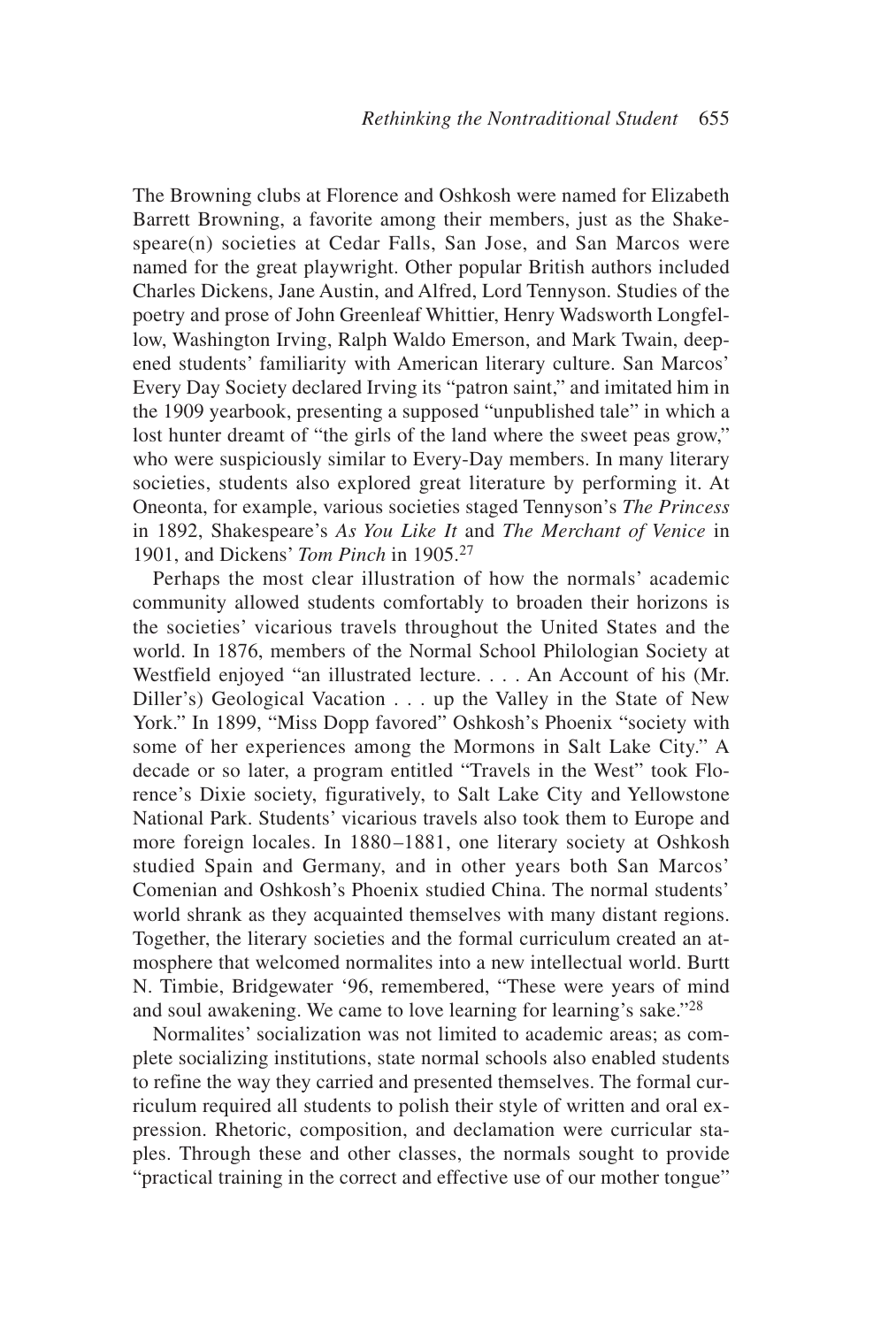and "cultivate the individual student's powers of expression in both oral and written language." Students honed their powers of expression through numerous writing assignments, as well as public speaking requirements. Most normal schools required each student to present some sort of schoolwide public declamation at least once, but often on a weekly or monthly basis. For example, "Friday Afternoon Exercises" began at Geneseo in 1877; for the next few decades, classes took turns presenting programs of essays, readings, and recitations. At most normal schools, commencement addresses by all or some of the graduating students, depending on the size of the class, were the culmination of terms of work. 29

Literary societies also focused on refining their members' styles of expression and composition. Students wrote and delivered orations and essays on different subjects from week to week. Several of the all-male groups, such as The Normal Congress at Bridgewater and The Standard Society at Buffalo, focused on parliamentary procedure. A debate was usually the focal point of the literary society meeting; debating fostered poise, precision, and accuracy in oral communication. In the Midwest, statewide and even interstate normal-school debate and oratorical contests were common and attracted large crowds. After Oshkosh's Elizabeth Shepard won the Wisconsin state contest with her speech on Ulysses S. Grant, her classmates reported, "For Grant when she spoke in electrical tones . . . She made the cold shivers run down our backbones." Buoyed by the normals' vibrant academic community, women commonly orated and debated in public in the Midwest and West, and occasionally in the East. When they did so, they ironically gained cultural polish while violating the gender conventions of high society. Society members also refined their writing skills by producing serial newspapers or magazines; many normal-school student publications began in the societies. Typical titles were: *Normal Thought*, published by the Standard Society at Buffalo; *Normal Ray*, published by the Baconian Literary Society at the State Normal School of Troy, Alabama; and *The Students' Offering*, which was a coordinated effort by all of the literary societies at Cedar Falls. 30

Not only did the literary societies increase students' comfort with public speaking and writing, but they, along with class organizations and organized athletics, also fostered normalites' self-confidence as leaders and participants in public life. Students took advantage of multiple leadership opportunities. The societies, as well as organizations ranging from academic clubs to YW- and YMCAs all had student officers. By the 1880s, classes elected officers and, beginning in the 1890s, student government associations began to appear. Men served as presidents of coed-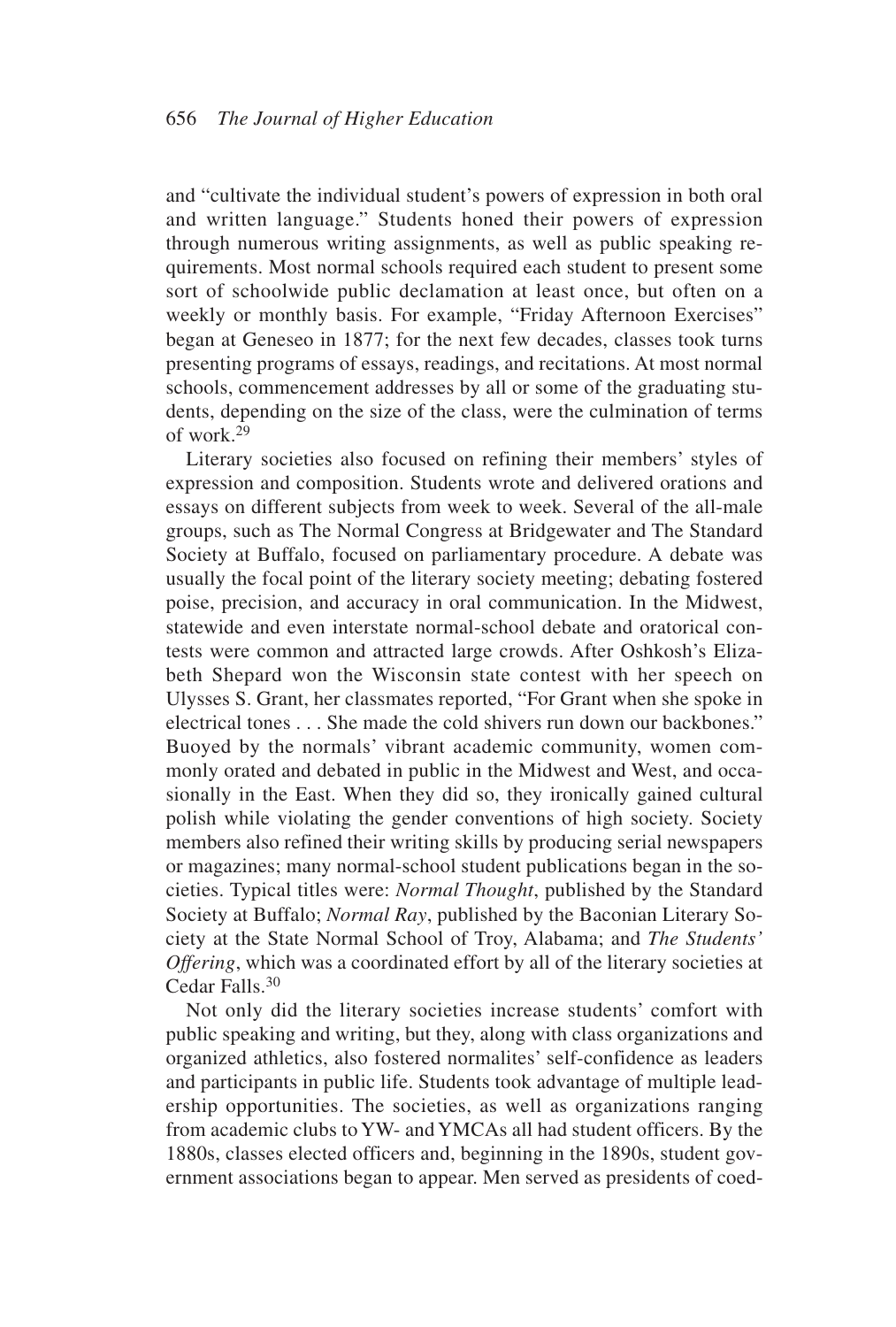ucational organizations in numbers disproportionately greater than their representation on campus, but women did occasionally serve as president and often occupied other class offices. The constitution of the campuswide self-government association formed at Oshkosh in 1896 stipulated that each class would be represented by one woman and one man. When San Jose's Student Body in 1898 elected Harriet Quilty its first president, *The Normal Pennant* remarked, "Miss Quilty needs no further introduction to our students, her great abilities as a leader are known from Juniors to Seniors." Quilty and other normalites seized the unusual opportunity to serve in a leadership role. 31

On the athletic fields and basketball courts, normalites gained further experience as public actors in a strong community. Physical activity was a long-standing part of normal life, and by the mid 1890s, athletic competitions were quite prominent. Illinois Normal held its first annual field day in 1895, including running races, shot-put, discus and hammer throws, tennis, and bicycle races. In team sports, men participated in football as well as baseball and basketball, but the relatively small numbers of male students meant a relatively low profile for these intramural and occasional intercollegiate teams. Basketball was really the territory of female normalites, and it soon became wildly popular. Illinois Normal inaugurated intramural competition among women's teams in 1895, as did Ellensburg, Washington, where a local newspaper reported, "The ladies are getting to be splendid players." In 1902 Ellensburg's women players began interscholastic competition. Beginning at the turn of the century, women and men diversified their athletic endeavors to include sports such as tennis and hockey, but women's basketball continued to draw the most spectators. At Oshkosh, the men reported, "They did make plays and no mistake / Those girls in blue and yellow; / And to spur on the lusty crowd / We cheered them to a fellow." Along with improving their level of fitness, these athletes undoubtedly gained poise as they performed in a public setting. 32

Finally, the broader social atmosphere of the normals was remarkably vibrant, prompting one observer to write that San Jose exuded "enthusiasm and mutual confidence." At the most formal level, students attended all sorts of anniversary celebrations and building dedications, which brought a sense of history and grandeur to campus. Usually spanning several days, graduation ceremonies generally included a baccalaureate sermon by a local minister, academic speeches by all graduates or student representatives of the senior class, and speeches by the principal or perhaps a visiting dignitary, as well as the ceremonial conferring of degrees. In addition, students created their own tradition of more- and lessformal events. In end-of-the-year "class day" celebrations, they took the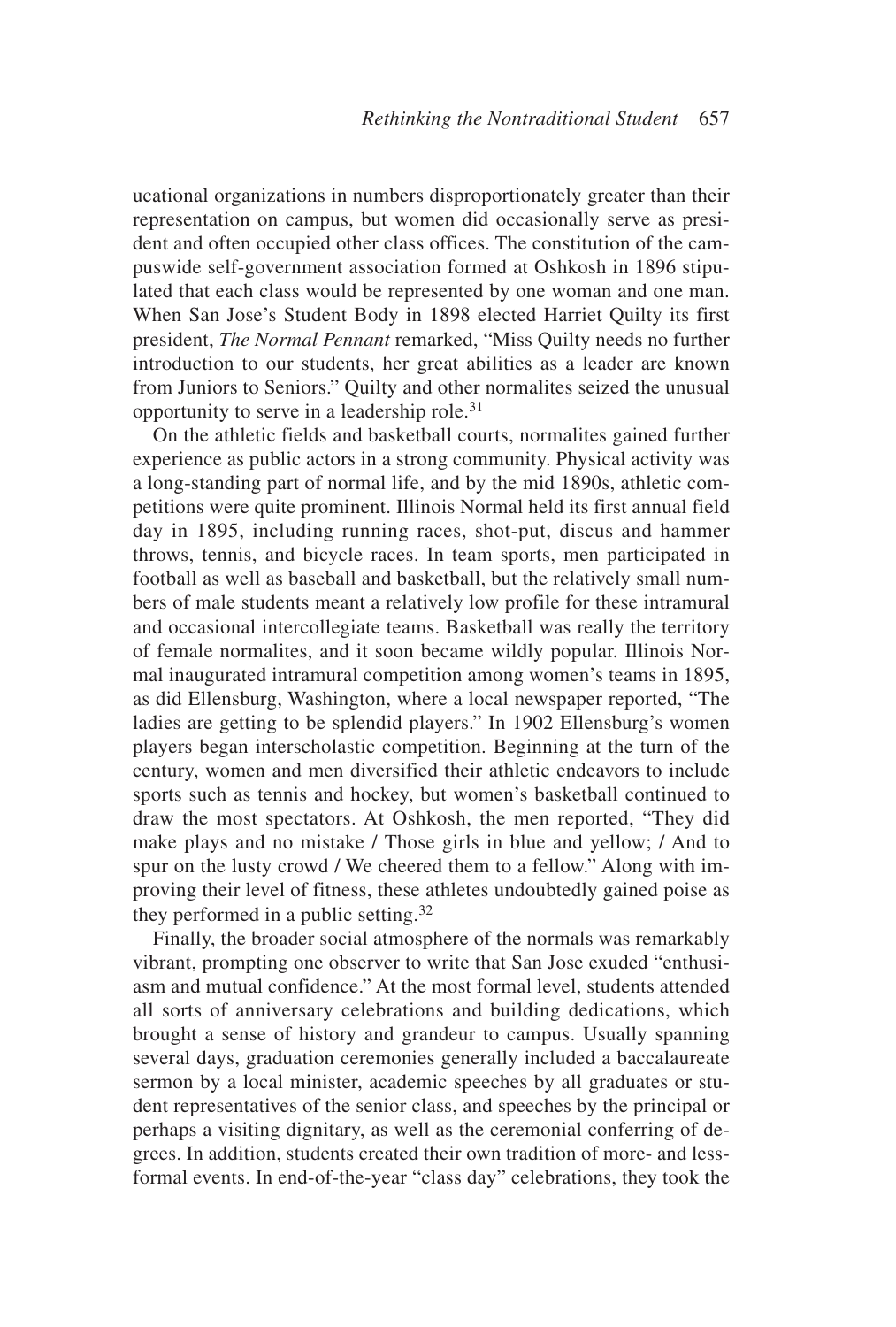stage to read the class history and prophesy and make other speeches. At Castleton in the late 1890s, celebrations included addresses to the juniors that offered advice as well as gentle gibes. From week to week, campus life was alive with other student-initiated events; all sorts of receptions and socials provided normalites with opportunities to grow more comfortable as public actors. At one such reception, sponsored by the YWCA at San Jose, a leader announced at regular intervals new conversation topics including "the last book I read," the weather, and even "women's sphere." This gathering, like countless others on normal campuses, was virtually a seminar on the mores of polite society. With so many opportunities to involve oneself in a robust and inclusive academic community, it is hardly surprising that the "sip of a girl from an isolated shore home" in Massachusetts described attending normal school as, "not unlike birth into another world."<sup>33</sup>

# *Conclusion*

State normal schools in the late nineteenth and early twentieth centuries not only welcomed women, members of minority groups, and students with other nontypical characteristics, but also included them in a rich intellectual and social community and encouraged them to reach beyond their unprivileged backgrounds. While the official mission of the normal schools was simply teacher preparation, the unofficial mission of serving nontraditional students was integral to these institutions. Reflecting on the later transformation of former normal schools into universities, E. Alden Dunham (1969) observed, "One of the ironies of this movement is that a first-class teachers college may become a third-class university as it grows and changes its function" (p. 1). Thus, in the search for status, the former normals gave up their distinctive identity, including the behind-the-scenes yet ground-breaking mission of serving nontraditional students. More than three decades ago, Dunham (1969) saw the "question of model, of institutional purpose" as "the greatest single problem" facing state colleges and regional universities, because they lost "institutional coherence, warmth, and friendliness" as "the atmosphere" changed "from soft to hard" (pp. 155–156). The new "hard" environment marginalized the needs of nontraditional students. Rethinking the notion of "nontraditional" from the historical perspective of state normal schools is an important reminder not only of atypical students' rich history in higher education, but also of what higher education institutions and society stand to lose in turning away from the mission whether official or unofficial—of serving these students.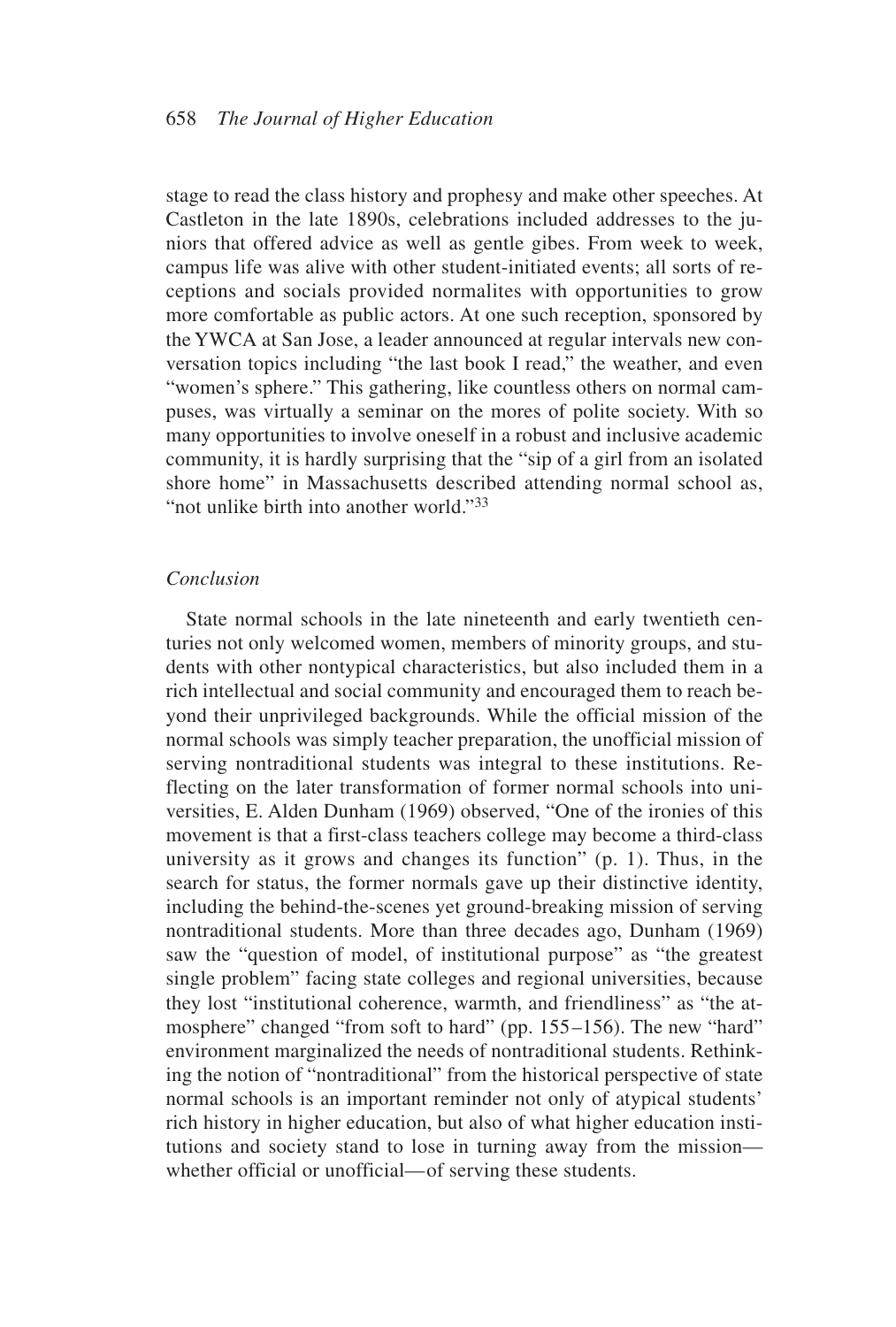## *Notes*

1Gillan quoted in *Semi-centennial history of the Illinois State Normal University, 1857–1907*. Normal, IL: Illinois State Normal University, 1907, p. 202.

2David Sands Wright, *Fifty years at the Teachers College: Historical and personal reminiscences.* Cedar Falls: Iowa State Teachers College, 1926, p. 130; William Frederick Hartman, *The history of Colorado State College of Education: The normal school period, 1890–1911.* Unpublished doctoral dissertation, Colorado State College of Education, 1951, p. 153; United States Commissioner/Bureau of Education, *Reports* and *Bulletins*. Washington: U.S. Government Printing Office, 1868–1945.

<sup>3</sup>Most black normal schools later became agricultural and mechanical colleges, then universities. North Carolina established a normal school for Native American students in Pembroke, and Oklahoma established one in Tahlequah.

4William Marshall French & Florence Smith French, *College of the Empire State: A Centennial history of The New York State College for Teachers at Albany*. Albany, 1944, pp. 95, 258; Oswego students quoted in Dorothy Rogers, *Fountainhead of teacher education: A century in the Sheldon Tradition*. New York: Appleton-Century-Crofts, 1961, p. 59; Robert T. Brown, *The rise and fall of the people's colleges: The Westfield Normal School, 1839–1914.* Westfield, MA: Institute for Massachusetts Studies, Westfield State College, 1988, pp. 61–62; Robert McGraw, A Century of Service. In Herb Taylor (Ed.)*, The first 100 years: Worcester State College*. Worcester, MA: Worcester State College, Office of Community Services, 1974, Section 4 (no page nos.); Louie G. Ramsdell, First hundred years of the first state normal school in America: The State Teachers College at Framingham, Massachusetts—1839–1939. In *First state normal school in America: The State Teachers College at Framingham*, *Massachusetts*. Framingham, MA: The Alumnae Association of the State Teachers College at Framingham, Massachusetts, 1959, p. 11; Helen E. Marshall, *Grandest of enterprises: Illinois State Normal University, 1857–1957.* Normal, IL: Illinois State Normal University, 1956, p. 133; Elizabeth Tyler Bugaighis, *Blackboard diplomacy: The role of American normal schools in exporting education to Latin America, 1891–1924.* Paper presented at the annual meeting of the American Educational Research Association, New Orleans, April 2000; Tom W. Nichols, *Rugged summit.* San Marcos, TX, 1970, p. 94.

5David A. Gould, *Policy and pedagogues: School reform and teacher professionalization in Massachusetts, 1840–1920.* Unpublished doctoral dissertaion, Brandeis University, 1977, p. 87; Brown, *The rise and fall of the people's colleges*, p. 79; Percentages of Southwest Texas parents calculated from data in *Announcement of the Southwest Texas State Normal School for the annual session 1904–1905*, *1905–1906*, *1906–1907*, *1907–1908*, *1908–1909, 1909–1910*, *1910–1911*. Austin: State Printers, 1903–1910; Irving H. Hart, *The first 75 Years*. Cedar Falls, IA: Iowa State Teachers College, 1951. p. 116; *A history of the State Normal School of Kansas for the first twenty-five years.* Emporia, KS, 1889, p. 45; Elizabeth L. Wheeler. Isaac Fisher: The frustrations of a Negro educator at Branch Normal College, 1902–1911. *The Arkansas Historical Quarterly, 41* (Spring 1982), 5.

6Arthur Clarke Boyden, *Albert Gardner Boyden and the Bridgewater State Normal School: A memorial volume.* Bridgewater, MA: Arthur H. Willis, 1919, p. 30; newspaper quoted in Irene Goldgraben, And the glory of the latter house shall be greater than that of the former. In *And the glory of the latter house shall be greater than that of the former: An informal history of Castleton State College.* Castleton, VT, 1968, p. 19; Brown, *The rise and fall of the people's colleges*, p. 89; Rogers, *Oswego: Fountainhead*, p. 58; cheer quoted in *The Arkansasyer.* Pine Bluff, AR: Faculty of Arkansas Agricultural, Mechanical and Normal College, 1 (1928), p. 1. In *Keepers of the spirit: The L. A. Davis, Sr. Historical Collection,* Exhibit, Isaac S. Hathaway-John M. Howard Fine Arts Center, University of Arkansas at Pine Bluff, Pine Bluff, AR, May 1995.

7Dignam quoted in Work Projects Administration in the State of Massachusetts, *The*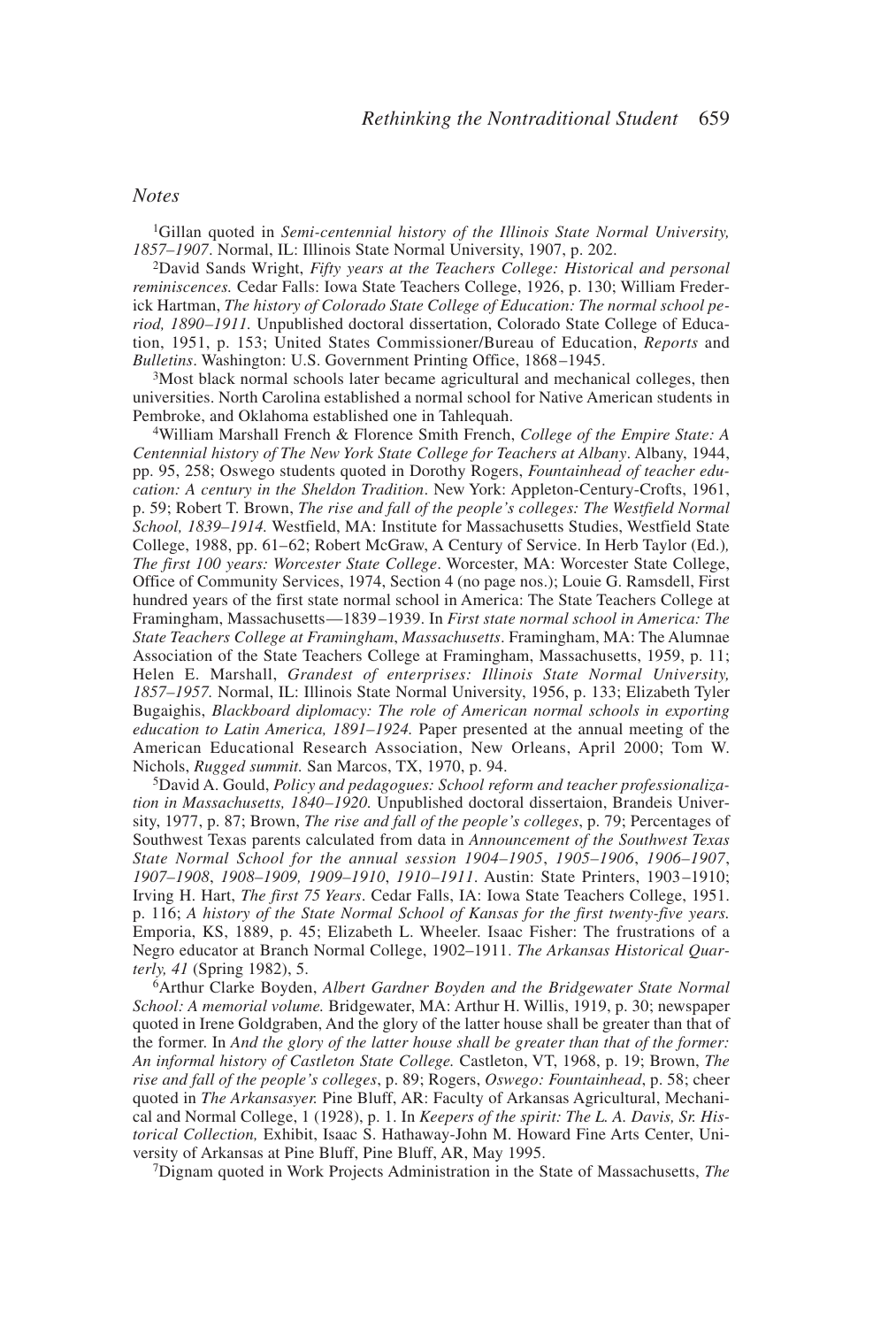*State Teachers College at Westfield*. Boston: State Department of Education, 1941, p. 53; Class day program, 1888, University of Wisconsin—Oshkosh Archives, Area Research Center, Polk Library, Oshkosh, WI, p. 18; Carey W. Brush, *In honor and good faith: A history of the State University College at Oneonta, NewYork*. Oneonta, NY: The Faculty-Student Association of State University Teachers College at Oneonta, 1965, pp. 45, 46, 114; Hartman, *The history of Colorado State College of Education,* p. 154; Ernest J. Hopkins & Alfred Thomas, Jr., *The Arizona State University story*. Phoenix: Southwest Publishing Co., 1960, pp. 85–86; Elisabeth Ann Bowles, *A good beginning: The first four decades of the University of North Carolina at Greensboro*. Chapel Hill: The University of North Carolina Press, 1967, pp. 15–16; ages of San-Marcos students calculated from data in Student Registers, 1903–1910, box 70, series 3, Southwest Texas State University Archives, Special Collections, Alkek Library, San Marcos, TX; Douglas R. Skopp, *Bright with promise: From the normal and training school to SUNY Plattsburg, 1889–1989.* Norfolk, VA: The Donning Company, 1989, pp. 62–63.

8Frank T. Reuter, *West Liberty State College: The first 125 years.* West Liberty, WV: West Liberty State College, 1963, p. 121; L. B. Johnson (*not* Lyndon Baines) quoted in Hopkins and Thomas, *The Arizona State University story* p. 93.

9George H. Martin, The Bridgewater Spirit. In *Seventy-fifth anniversary of the state normal school, Bridgewater, Massachusetts, June 19, 1915.* Bridgewater, MA: Arthur H. Willis, 1915, p. 13; Rogers, *Oswego: Fountainhead*, p. 59; Farmington statistics based on information in George C. Purington, *History of the state normal school, Farmington, Maine*. Farmington, ME: Knowlton, McLeary & Co., 1889, pp. 141–174; Oshkosh statistics calculated from *Annual catalogue of the state normal school at Oshkosh, Wis., for the school year 1879–80*, *1884–85*, *1889–90*, *1891–92*, *1893–94*, *1895–96*, *1897–98*, *1899–1900*, *1901–1902*. Oshkosh, WI, 1880–1902, and *Oshkosh State Normal School Bulletin* (Oshkosh, WI), *1* (June 1904); *3* (June 1906); *5* (June 1908); quotations from Class day programs (Oshkosh), 1895, p. 18; 1896, p. 16; *A history of the State Normal School of Kansas*, p. 43; Hopkins & Thomas, *The Arizona State University story*, 85–86; Florence data calculated using statistics in State Superintendent of Education (Alabama), *Reports, 1899 and 1900*. Montgomery, AL, pp. 31–32; *1901–1902*, p. 117.

10Hewett quoted in Sandra D. Harmon, The voice, pen and influence of our women are abroad in the land: Women and the Illinois State Normal University, 1857–1899. In Catherine Hobbs (Ed.), *Nineteenth-century women learn to write*. Charlottesville: University of Virginia Press, 1995, p. 95; Egbert R. Isbell, *A history of Eastern Michigan University, 1849–1965*. Ypsilanti, MI: Eastern Michigan University Press, 1971, p. 138; State Superintendent of Education (Alabama), *Report, 1901–1902*, p. 117; Ellis A. Stebbins, *The OCE story*. Monmouth, OR: Oregon College of Education, 1973, p. 46; Brush, *In honor and good faith*, p. 114; Rogers, *Oswego: Fountainhead*, p. 122.

11J. M. McKenzie, *History of Peru State Normal*. Auburn, NE: *The Nemaha County Republican*, 1911, p. 98.

12Martin, The Bridgewater spirit, p. 14; Dixon quoted in Boyden, *Albert Gardner Boyden and the Bridgewater State Normal School*, p. 143; State Superintendent of Public Instruction (AR), *Biennial Report, 1905–1906*, p. 70; *Annual Catalogue of the State Normal School at Oshkosh, Wis., for the school year 1879–80*, *1884–85*, *1889–90*, *1894–95*, *1899–1900*; *Oshkosh State Normal School Bulletin 2* (June 1905); *7* (June 1910); Rosalind R. Fisher, *". . . the stone strength of the past . . .": Centennial history of State University College of Arts and Science at Geneseo, New York*. Geneseo, NY, 1971, p. 146; Maxine Ollie Merlino, *A history of the California State Normal Schools—Their origin, growth, and transformation into teachers colleges.* Unpublished doctoral dissertaion, University of Southern California, 1962, pp. 94–95.

13McKenzie, *History of the Peru State Normal*, pp. 22–23, 96; Principal's annual report, 1910–1911, quoted in Arthur Charles Forst, Jr., *From normal school to state college: The growth and development of Eastern Connecticut State College from 1889 to 1959.* Unpublished doctoral dissertaion, University of Connecticut, 1980, p. 101.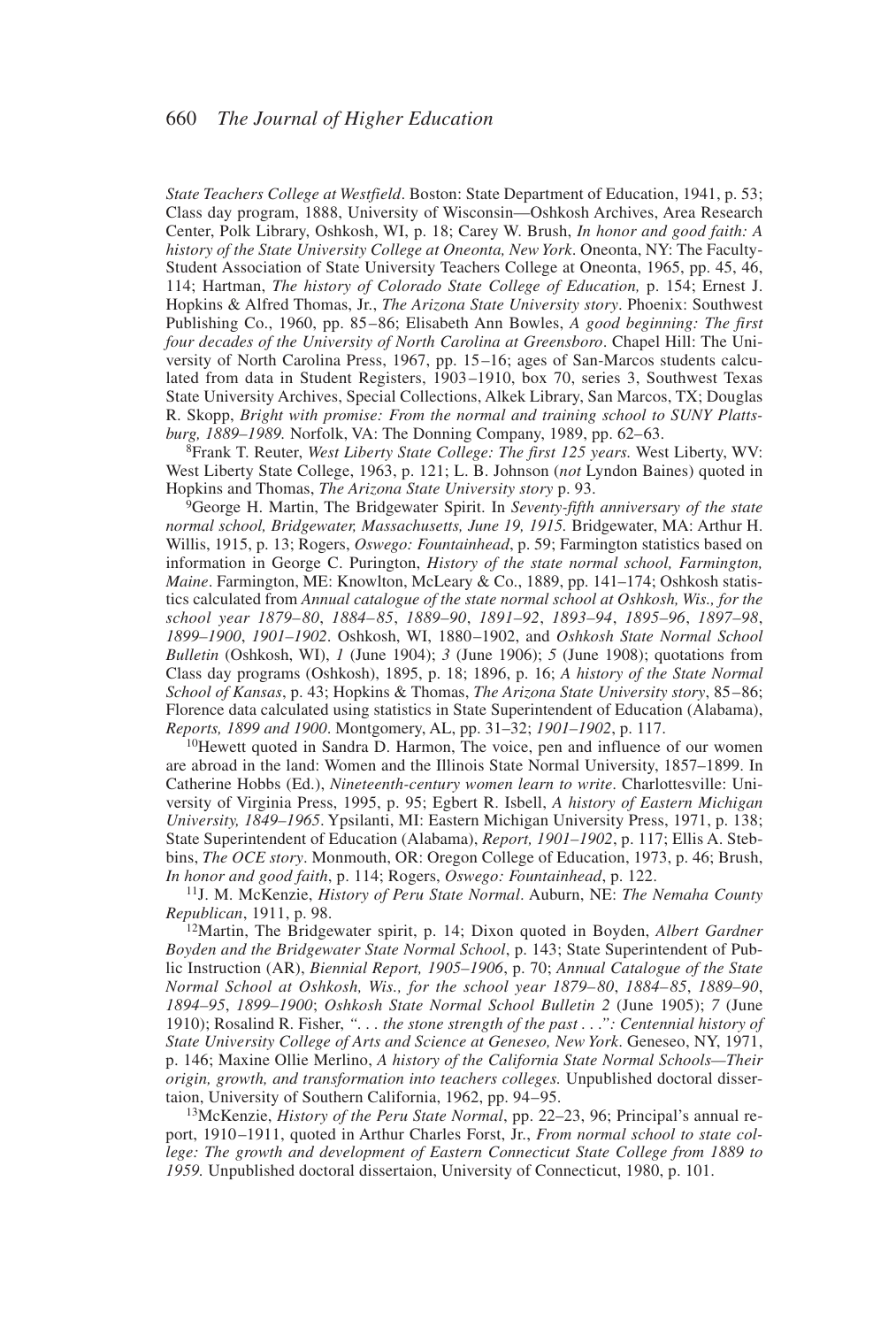$14$ Class day program (Oshkosh), 1888, pp. 17–18.

<sup>15</sup>*Catalogue and circular of the California State Normal School, San Jose, 1879*. Sacramento, 1879, pp. 47–51; *State Normal School, Castleton, Vermont,* Flier, 1891, Castleton State College Archives, Vermont Room, Coolidge Library, Castleton, VT; Albert Salisbury, *The normal schools of Wisconsin: A souvenir of the meeting of the National Educational Association held at Milwaukee, Wis., July 6–9, 1897* (1897), p. 17.

16For admission requirements, see catalogues and bulletins of individual normal schools. See also Fisher, *". . . the stone strength of the past . . . ,"* p. 60; Susan Vaughn, The history of State Teachers College, Florence, Alabama. *Bulletin of the State Teachers College, Florence, Alabama*, *18* [1930s?], pp. 15, 25; Fredrick Chambers, *Historical study of Arkansas Agricultural, Mechanical and Normal College, 1873–1943.* Unpublished EdD dissertation, Ball State University, 1970, p. 68; Estelle Greathead, *The story of an inspiring past: Historical sketch of San Jose State Teachers College from 1862 to 1928*. San Jose, CA: San Jose State Teachers College, 1928, p. 15; William Herald Herrmann, *The rise of the public normal school system in Wisconsin.* Unpublished doctoral dissertation, University of Wisconsin, 1953, pp. 412–413, 495; John Marvin Smith, The history and growth of Southwest Texas State Teachers College. Unpublished MA thesis, University of Texas–Austin, 1930, p. 53.

<sup>17</sup>*Annual catalogue of the State Normal School at Oshkosh, Wis., for the school year 1898–99.* Oshkosh, WI, 1899, p. 111; *Bulletin of the State Normal College, Florence, Alabama, 1* (1912), 9.

<sup>18</sup>*The first half century of the Oshkosh Normal School*. Oshkosh, WI: The Faculty of State Normal School, 1921, p. 17; *State Normal School, Geneseo, NY, 1907–1908*, p. 19; Isbell, *A history of Eastern Michigan University*, p. 166.

19Catalog quoted in *As we were . . . As we are: Bridgewater State College, 1840–1876*. Bridgewater, MA: Alumni Association, Bridgewater State College, 1876, p. 79.

<sup>20</sup>*A history of the State Normal School of Kansas*, p. 29; Clayton C. Mau, *Brief history of the State University Teachers College, Geneseo, NewYork.* Geneseo, NY, 1956, p. 6; Isbell, *A history of Eastern Michigan University*, p. 138; *Catalogue of the California State Normal School, San Jose, 1895*. Sacramento: State Printing Office, 1895, p. 9; *1900* (1900), p. 11; Michael Francis Bannon, *A history of State Teachers College, Troy, Alabama*. Unpublished EdD dissertation, George Peabody College for Teachers, 1954, p. 47; *Announcement of the Southwest Texas State Normal School for the annual session 1908–1909*, p. 44.

21Chambers, Historical study of Arkansas Agricultural, Mechanical and Normal College, p. 80; Vaughn, The history of State Teachers College, Florence, p. 38; on scholarships, see catalogues and bulletins of individual normal schools.

22Rogers, *Oswego: Fountainhead*, p. 71; Brush, *In honor and good faith*, pp. 32, 102–103; Nichols, *Rugged summit*, pp. 92–93; E. Louise Murphy, *Origin and development of Fayetteville State Teachers College, 1867–1959—A chapter in the history of the education of negroes in North Carolina.* Unpublished doctoral dissertation, New York University, 1960, p. 167; Thomas Rothrock, Joseph Carter Corbin and negro education in the University of Arkansas. *The Arkansas Historical Quarterly, 30* (Winter 1971), 289.

<sup>23</sup>*State Normal School, Geneseo, NY, 1911–1912,* p. 28; *1912–1913*, p. 25.

24Excerpt from Westfield catalog reprinted in Brown, *The rise and fall of the people's colleges*, 134–140; Arthur C. Boyden, *The history of Bridgewater Normal School.* Bridgewater, MA: Bridgewater Normal Alumni Association, 1933, pp. 54, 41–42; Forst, From normal school to state college: *The growth and development of Eastern Connecticut State College*, pp. 68, 70–71; Paul Stoler, Castleton Normal School in the nineteenth century. In Holman D. Jordan (Ed.), *And the glory of the latter house shall be greater than that of the former: An informal history of Castleton State College*. Castleton, VT: Castleton State College, 1968, p. 52; Chambers, Historical study of Arkansas Agricul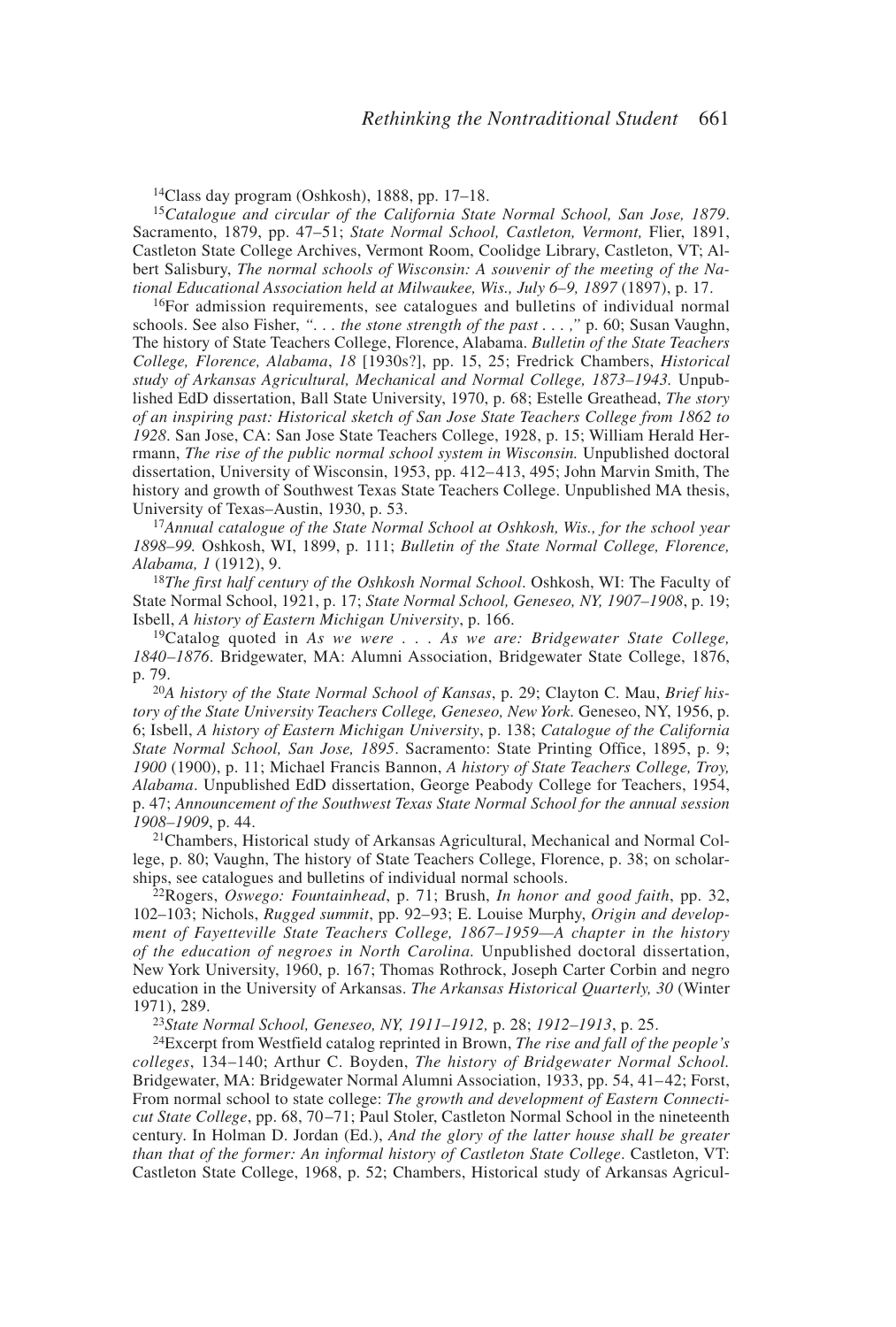tural, Mechanical and Normal College, 1873–1943, pp. 66–68, 143, 188, 218; Hopkins & Thomas, *The Arizona State University story*, p. 89

25School catalogs, bulletins and histories (various); C. O. Ruggles, *Historical sketch and notes: Winona State Normal School, 1860–1910*. Winona, MN: Jones & Kroeger Co., 1910, pp. 143–145.

26School catalogs, bulletins and histories (various); *Catalogue of the California State Normal School, San Jose, 1900*. Sacramento: State Printing Office, 1900, p. 8; *The Normal Index*. San Jose, CA: Students of State Normal School, *3* (Nov. 1887), 32; Hartman, The history of Colorado State College of Education, p. 159; Mau, *Brief history of the State University Teachers College, Geneseo*, p. 17; W. Wayne Dedman, *Cherishing this heritage: The centennial history of the State University College at Brockport, New York*. New York: Appleton-Century-Crofts, 1969, p. 124; *A history of the State Normal School of Kansas*, pp. 62–73; Deward Homan Reed, *The history of teachers colleges in New Mexico*. Nashville: George Peabody College for Teachers, 1948, p. 136; Hopkins & Thomas, *The Arizona State University Story*, pp. 111–112; Wright, *Fifty Years at the teachers college*, p. 116; Melvin Frank Fiegel, *A history of Southwestern State College, 1903–1953.* Unpublished EdD dissertation, Oklahoma State University, 1968, p. 27.

27School catalogs, bulletins, and histories (various); Vaughn, The history of State Teachers College, Florence, p. 31; *Oshkosh State Teachers College: The first seventy-five years.* Oshkosh, WI: Oshkosh State Teachers College, 1946, p. 68; Wright, *Fifty years at the teachers college*, p. 74; *The Normal Pennant*. San Jose, CA: Students of State Normal School, *4* (June 1901), 18; *The pedagogue*. San Marcos, TX: Students of Southwest Texas State Normal School, 1905, p. 61; Brush, *In honor and good faith*, p. 288.

28Work Projects Administration, *The State Teachers College at Westfield*, p. 72; *The normal advance*. Oshkosh, WI: Students of State Normal School *6* (Oct. 1899), 33; Dixie Club, Roll and minutes of meetings, Oct. 25, 1912, in Organizations, Files, University Collection, Collier Library Archives, University of North Alabama, Florence, AL (no page nos.); Ladies' Literary Society, Minutes, Oct. 8, 1880 and Feb. 4, 1881, in University of Wisconsin-Oshkosh Archives, Area Research Center, Polk Library, Oshkosh, WI, pp. 127, 136; *The Normal Star* (San Marcos, TX: Students of Southwest Texas State Normal School) *2*(Feb. 23, 1912), 1; *The Normal Advance*, *18* (Jan. 1912), 128; Boyden, *Albert Gardner Boyden and the Bridgewater State Normal School*, p. 146.

29School catalogs, bulletins, and histories (various); Catalogue *and Circular of the California State Normal School, San Jose, 1890* (Sacramento, 1890), p. 31; *Vermont State Normal Schools, 1909–1910* (Catalog, no publication information provided), p. 11; Fisher, *". . . the stone strength of the past . . . ,"* pp. 86–87.

30Boyden, *Albert Gardner Boyden and the Bridgewater State Normal School*, pp. 116–117; *New York State Teachers College at Buffalo: A History, 1871–1946*. Buffalo: New York State Teachers College at Buffalo, 1946, pp. 143, 129; *The Normal Advance*, *5* (March 1899), 120–123; Bannon, A history of State Teachers College, Troy, Alabama, 1954, p. 41; Hart, *The first 75 years*, p. 148.

31School catalogs, bulletins, and histories (various); Class day programs (Oshkosh), 1888; *The first half century of the Oshkosh Normal School*, p. 25; *The Normal Pennant*, *4* (May 1898), 4

32School catalogs, bulletins, and histories (various); Marshall, *Grandest of enterprises*, pp. 199–200; Samuel R. Mohler, *The first seventy-five years: A history of Central Washington State College*. Ellensburg, WA: Central Washington State College, 1967, p. 97; *The Normal Advance, 3* (March-April 1897), 78.

33S. E. Rothery, Some educational institutions: Pilgrimages about San Jose. *The Overland Monthly, 30* (July 1897), 75; School catalogs, bulletins, and histories (various); Commencement Programs, Castleton State Normal School, 1874–1940, Castleton State College Archives, Vermont Room, Coolidge Library, Castleton, VT; *The Normal Index, 6* (March 25, 1891), 73; Boyden, *Albert Gardner Boyden and the Bridgewater State Normal School*, p. 143.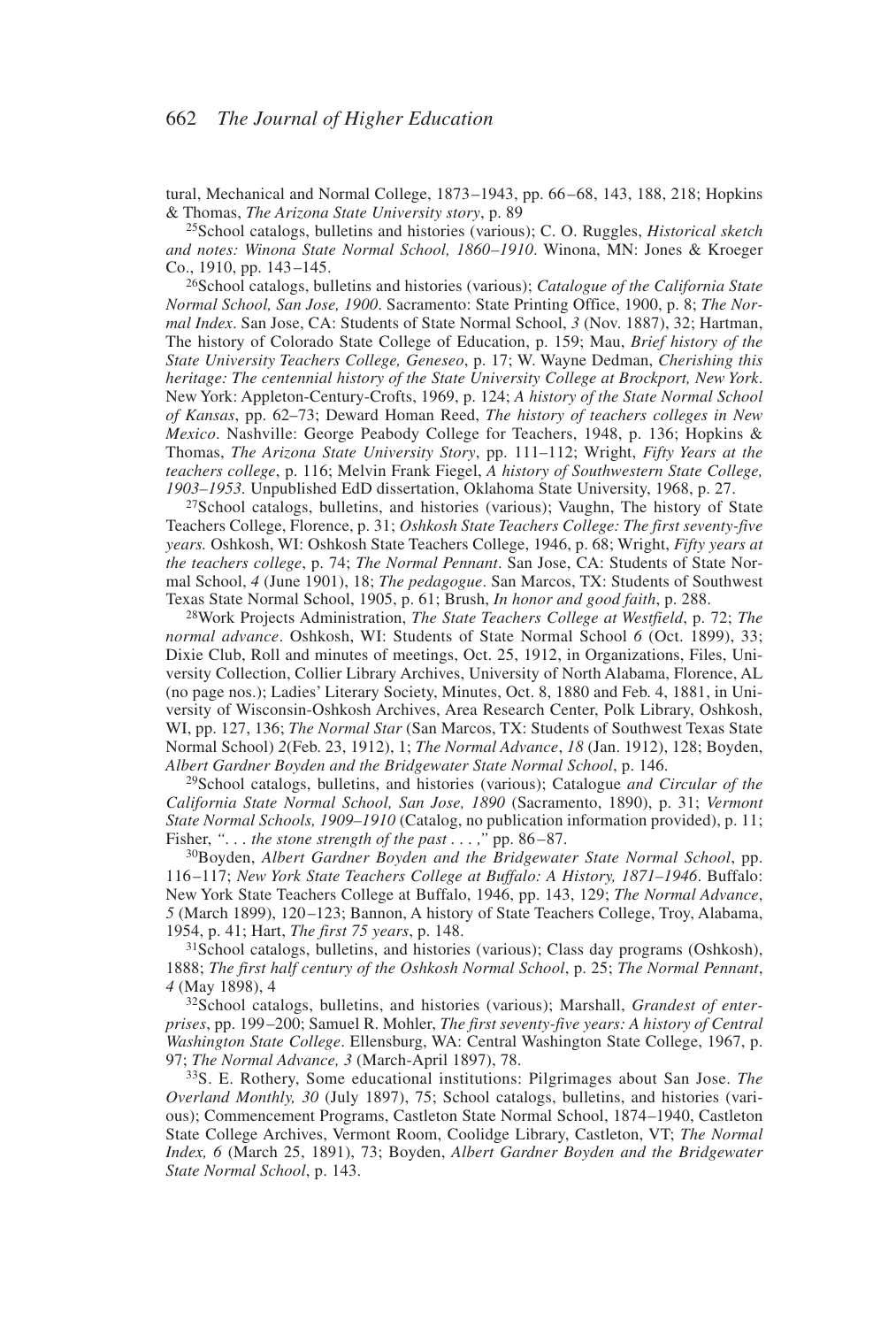### *References*

- Allmendinger, D. F. (1975). *Paupers and scholars: The transformation of student life in nineteenth-century New England.* New York: St. Martin's Press.
- Astin, A. W. (1993). *What matters in college? Four critical years revisited.* San Francisco: Jossey-Bass.
- Bean, J. P., & Metzner, B. S. (1985). A conceptual model of nontraditional undergraduate student attrition. *Review of Educational Research, 55,* 485–540.
- Bendixen-Noe, M. K. (1998). Nontraditional students in higher education: Meeting their needs as learners. *Mid-Western Educational Researcher, 11*(2), 27–31.
- Burke, C. B. (1982). *American collegiate populations: A test of the traditional view.* New York: New York University Press.
- Clifford, G. J. (1983). "Shaking dangerous questions from the crease": Gender and American higher education. *Feminist Issues, 3*(2), 3–62.
- Clifford, G. J. (1995). *"Equally in view": The University of California, its women, and the schools.* Berkeley: Center for Studies in Higher Education and Institute of Governmental Studies, University of California, Berkeley.
- Dunham, E. A. (1969). *Colleges of the forgotten Americans: A profile of state colleges and regional universities.* New York: McGraw Hill.
- Gilley, J. W., & Hawkes, R. T. (1989). Nontraditional students: A changing student body redefines community. *Educational Record, 70* (Summer/Fall), 33–35.
- Goodlad, J. I. (1990). *Teachers for our nation's schools.* San Francisco: Jossey-Bass.
- Herbst, J. (1980). Nineteenth-century normal schools in the United States: A fresh look. *History of Education, 9,* 219–227.
- Herbst, J. (1989). *And sadly teach: Teacher education and professionalization in American culture.* Madison: University of Wisconsin Press.
- Lace, W. W. (1986). A nontraditional approach. *Currents, 12*(5), 8–12.
- Levine, A., & Associates. (1989). *Shaping higher education's future: Demographic realities and opportunities, 1990–2000.* San Francisco: Jossey-Bass.
- Levine, A., & Nidiffer, J. (1996). *Beating the odds: How the poor get to college.* San Francisco: Jossey-Bass.
- London, H. B. (1992). Transformations: Cultural challenges faced by first-generation students. *New Directions for Community Colleges, 80*(4), 5–11.
- Metzner, B. S., & Bean, J. P. (1987). The estimation of a conceptual model of nontraditional undergraduate student attrition. *Research in Higher Education, 27,* 15–38.
- Nidiffer, J. (1999). Poor historiography: The "poorest" in American higher education. *History of Education Quarterly, 39,* 321–336.
- Ogren, Christine A. (1995). Where coeds were *co*educated: Normal schools in Wisconsin, 1870–1920. *History of Education Quarterly, 35,* 1–26.
- Pascarella, E., & Terenzini, P. (1998). Studying college students in the 21st century: Meeting new challenges. *The Review of Higher Education, 21,* 151–165.
- Richardson, R. C., & Skinner, E. F. (1992). Helping first-generation minority students achieve degrees. *New Directions for Community Colleges, 80*(4), 29–43.
- Schwager, S. (1987). Educating women in America. *Signs: Journal of Women in Culture and Society, 12,* 333–372.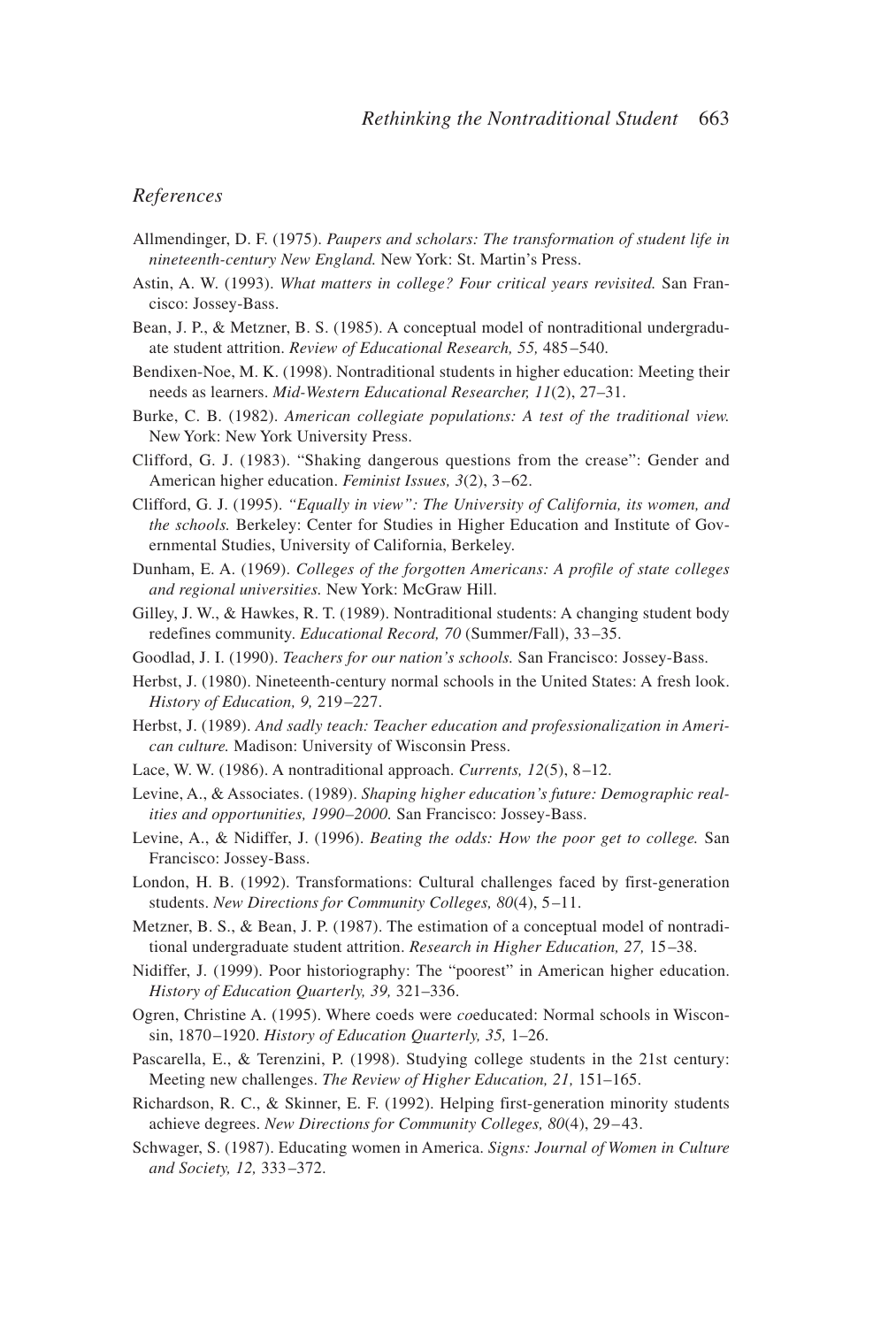- Selingo, J. (2000). Facing new missions and rivals, state colleges seek a makeover. *Chronicle of Higher Education* (November 17), A40–A42.
- Thelin, J. R. (1990). Rudolph rediscovered. In Rudolph, F., *The American college and university: A history*. Athens: University of Georgia Press.
- Westbrook, F. D., & Sedlacek, W. E. (1991). Forty years of using labels to communicate about nontraditional students: Does it help or hurt? *Journal of Counseling & Development, 70* (September-October), 20–28.
- Zwerling, L. S. (1992). First-generation adult students: In search of safe havens. *New Directions for Community Colleges, 80*(4), 45–54.